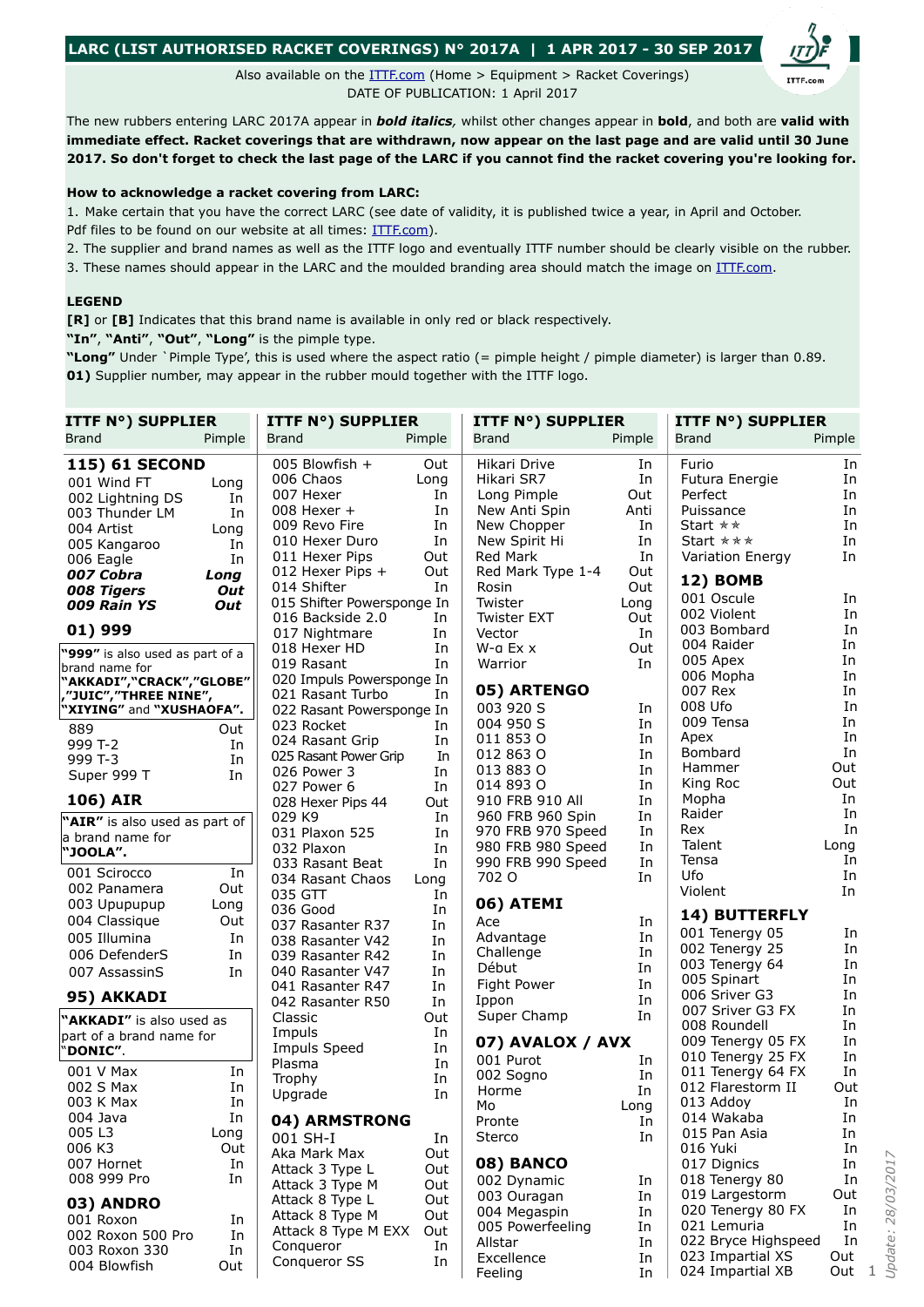| <b>ITTF N°) SUPPLIER</b><br><b>Brand</b> | Pimple     | <b>ITTF N°) SUPPLIER</b><br><b>Brand</b>  | Pimple     | <b>ITTF N°) SUPPLIER</b><br><b>Brand</b> | Pimple     | <b>ITTF N°) SUPPLIER</b><br><b>Brand</b> | Pimple              |
|------------------------------------------|------------|-------------------------------------------|------------|------------------------------------------|------------|------------------------------------------|---------------------|
| 025 Rozena                               | In         | 014 Drive Control                         | In         | 164) DERWIND                             |            | Quattro Formula                          | In                  |
| 026 Lagnus                               | In         | 015 Start Up'                             | In         | 001 Stolz                                | In         | Slice 40                                 | In                  |
| 027 Spryer                               | In         | 016 Pulse Racer                           | In         | 002 Rayhe                                | In         | Solo                                     | In                  |
| 028 Dignics 05                           | In         | 017 Pulse Rider                           | In         |                                          |            | Sonex JP Gold                            | In                  |
| 029 Dignics 80                           | In         | 018 Target Ultim                          | In         | 131) DIANCHI                             |            | Twingo                                   | In                  |
| Addoy                                    | In         | 019 Target Sound                          | In         | 003 Dianchi                              | In         | Vari-Slick                               | In                  |
| <b>Bryce</b>                             | In         | 020 Target Force<br>021 Target Pro GT     | In<br>In   | 149) DINGO SWISS                         |            | Vario<br>Vario Soft                      | In<br>In            |
| Bryce FX                                 | In         | 022 Pilot Fast                            | In         | 001 Ding Yi                              | Out        |                                          |                     |
| <b>Bryce Speed</b>                       | In         | 023 Pilot Sound Power                     | In         | 002 Zik Zak                              | Long       | 22) DONIER                               |                     |
| Bryce Speed FX<br>Catapult               | In<br>In   | 024 Drive Speed                           | In         | 21) DONIC                                |            | Max<br>Max Attack                        | In<br>In            |
| Cermet                                   | In         | 025 Drive Spin                            | In         | 001 Coppa JO Platin                      | In         | Versus                                   | In                  |
| Challenger Attack                        | Out        | 026 Drive Intens<br>027 Pilot Pulse       | In<br>In   | 002 Vario Gold                           | In         |                                          |                     |
| Driver                                   | In $[R]$   | 028 Start' Up Evo                         | In         | 003 Alligator Def                        | Long       | 23) DOUBLE FISH                          |                     |
| Ekrips                                   | In         |                                           |            | 006 Baracuda<br>008 Baxster LB           | In<br>Out  | 001 A One                                | In                  |
| Feint AG                                 | Long       | 18) CRACK                                 |            | 009 Twister LB                           | Out        | 002 FA213<br>003 FC218                   | In<br>In            |
| Feint Long II                            | Long       | 999                                       | In         | 010 Vario Big Slam                       | In         | 004 FS232                                | In                  |
| Feint Long III                           | Long       | Master<br><b>SP</b>                       | In<br>In   | 011 Acuda S1                             | In         | 005 FL233                                | In                  |
| Feint-Ox                                 | Long       | Twister                                   | In         | 012 Acuda S2                             | In         | 006 8338                                 | In                  |
| Feint-Soft                               | Long       |                                           |            | 013 Acuda S3                             | In         | 007 8484                                 | In                  |
| Flarestorm                               | Out        | 99) CTT                                   |            | 014 Coppa X1<br>015 Coppa X2             | In<br>In   | 008 1615<br>009 815                      | Long<br>In.         |
| Flextra                                  | In         | 001 National Pride<br>002 National Strike | In<br>In   | 016 Coppa X3                             | In         | 010 820 A                                | Out                 |
| Large 44 DX                              | Out        | 003 National Pogo                         | Long       | 017 Traction II                          | In         | 011 830                                  | In                  |
| Magnitude                                | Long       | 004 National Hero                         | In         | 018 Traction MS                          | In         | 012 Volant                               | In                  |
| Morim                                    | In         |                                           |            | 019 Waldner Legend                       | In         | 013 Volant 2                             | In                  |
| Orthodox-DX,103                          | Out        | 19) DARKER                                |            | 022 Alligator Anti                       | Anti       | 014 Volant 3                             | In                  |
| Pan Asia                                 | In         | 001 Turbo 70<br>002 Jayro                 | In<br>Long | 023 Anti Classic<br>024 Acuda S1 Turbo   | Anti<br>In | 015 Athlon 1                             | In                  |
| Raystorm                                 | Out        | 003 Leone                                 | In         | 025 Bluefire M1                          | In         | 016 Athlon 2<br>017 Qiji                 | In<br>In            |
| Relop Attack<br>Sapphira                 | Long<br>In | 004 Crea                                  | Out        | 026 Bluefire M2                          | In         | 815                                      | In                  |
| Solcion                                  | In         | 005 Anessis                               | In         | 027 Bluefire M3                          | In         | 820A                                     | Out                 |
| Speedy-P.O.                              | Out        | Provine                                   | In         | 029 Bluefire JP 01                       | In         | 830                                      | In                  |
| Sriver EL                                | In         | Spalbird                                  | In         | 030 Bluefire JP 03<br>031 Bluefire KR    | In<br>In   | 1615                                     | Long                |
| Sriver FX                                | In         | 20) DAWEI                                 |            | 032 Bluefire M1 Turbo                    | In         | 8338<br>8484                             | In<br>In            |
| Sriver G2                                | In         | 2008                                      | In         | 033 Bluefire JP 01 Turbo                 | In         | F.A. 213                                 | In                  |
| Sriver G2 FX                             | In         | 388A                                      | In         | 034 Bluefire JP 02                       | In         | FC218                                    | In                  |
| Sriver L                                 | In         | 388A-4<br>388C-1                          | In<br>Out  | 035 Spike P1                             | Long       | F.L. 233                                 | In                  |
| Sriver S                                 | In         | 388D                                      | Long       | 036 Spike P2<br>037 Vario Blast          | Long<br>In | <b>FS232</b>                             | In                  |
| Stayer                                   | In         | 388D-1                                    | Long       | 038 Acuda Blue P1                        | In         | Volant                                   | In                  |
| Super Anti                               | Anti       | Inspirit                                  | In         | 039 Acuda Blue P2                        | In         | 24) DOUBLE                               |                     |
| Tackifire-C<br>Tackifire-D               | In         | Saviga                                    | In         | 040 Acuda Blue P3                        | In         | <b>HAPPINESS / DHS</b>                   |                     |
| Tackifire SP                             | In<br>In   | Saviga V                                  | Long       | 041 Desto F1 Plus                        | In         | 001 Hurricane<br>002 Hurricane II        | In<br>In            |
| Tackiness-C                              | In         | 118) DER-                                 |            | 042 Traction III<br>043 Blues T1         | In<br>In   | 003 Skyline                              | In                  |
| Tackiness-C II                           | In         | <b>MATERIALSPEZIALIST</b>                 |            | 044 V-Storm                              | In         | 004 PF4                                  | In                  |
| Tackiness-D                              | In         | 001 Nightmare                             | Anti       | 045 Acuda Blue P1                        |            | 005 Skyline II                           | In                  |
| Wakaba                                   | In         | 002 Beast                                 | Anti       | Turbo                                    | In         | 006 Skyline III                          | In                  |
| West Will                                | Out        | 003 Undertaker                            | Long       | 046 Bluefire Big Slam<br>047 Desto F4    | In<br>In   | 008 Memo<br>009 Memo II                  | In<br>In            |
| Yuki                                     | In         | 004 L.S.D. Long Super<br>Defence          | Long       | 048 Slice 40/CD                          | In         | 010 Memo III                             | In                  |
| <b>15) CARREFOUR</b>                     |            | 005 Spinparasite                          | Anti       | 049 Bluestorm Z1                         | In         | 011 TNT                                  | In                  |
| Top Life                                 | In         | 006 B.A.D. Best                           |            | 050 Bluestorm Z2                         | In         | 012 TNT II                               | In                  |
| 16) CHAMPION                             |            | Anti Defence                              | Anti       | 051 Bluestorm Z3                         | In         | 013 6512                                 | In                  |
| "CHAMPION" is used as                    |            | 007 Predator                              | Long       | $\star$                                  | In         | 014 PF4-1<br>015 G555                    | In<br>In            |
| part of a brand name for                 |            | 008 Superwall                             | Long       | * *<br>***                               | In         | 016 G666                                 | In                  |
| <b>"SCHILDKRÖT".</b>                     |            | 009 Hardcore                              | In         | Akkadi L2                                | In<br>Long | 017 G777                                 | In                  |
| 001 V 7                                  | In         | 010 Burnout<br>011 Tenacious Violence In  | Out        | Akkadi Taichi                            | In         | 018 G888                                 | In                  |
| 002 V 5                                  | In         | 012 Breakout                              | Out        | Alpha-Slick                              | In         | 019 TNT III                              | In                  |
| Hexa                                     | In         | 013 Transformer                           | Anti       | Baxster                                  | Out        | 020 Magician                             | In                  |
| Khan                                     | In         | 014 Master-Anti                           | Anti       | Coppa                                    | In         | 021 Magician II                          | In                  |
| 17) CORNILLEAU                           |            | 015 Killing Defender                      | In         | Coppa JO Gold<br>Coppa JO Silver         | In<br>In   | 022 Magician III                         | In                  |
| 001 $*$                                  | In         | 016 Hellcat                               | Out        | Coppa Tagora                             | In         | 023 Dipper<br>024 Dipper II              | In<br>In            |
| 002 **                                   | In         | 017 Rebellion                             | Long       | Coppa Tenero                             | In         | 025 Dipper III                           | In                  |
| 003 ***<br>004 ****                      | In<br>In   | 018 Diabolic                              | Anti       | Desto F1                                 | In         | 026 C7                                   | Out                 |
| 005 *****                                | In         | 019 Shockwave                             | Out        | Desto F2                                 | In         | 027 C8                                   | Long                |
| 006 ******                               | In         | 020 Elimination Extra                     |            | Desto F3                                 | In         | 028 Cloud & Fog II                       | 28/03/2017<br>Long  |
| 007 Performa 1                           | In         | Long                                      | Long       | Duo<br>Easy-Slick                        | In<br>In   | 029 Cloud & Fog III                      | Long                |
| 008 Performa 2                           | In         | 021 Mega-Block                            | Anti       | Liga                                     | In         | 030 651<br>031 652                       | Out<br>Out          |
| 009 Pilot Advance<br>010 Pilot Power     | In<br>In   | 022 Anti Speed<br>023 Turtle Twister      | Anti<br>In | Piranja FD TEC                           | Long       | 032 874                                  | Out                 |
| 013 Drive Style                          | In         | 024 Outkill                               | Out        | Quattro                                  | In         | 033 Dragonow                             | N<br>Update:<br>Out |
|                                          |            |                                           |            | Quattro A'Conda                          | In         | 034 Sharping                             | Out                 |
|                                          |            |                                           |            |                                          |            |                                          |                     |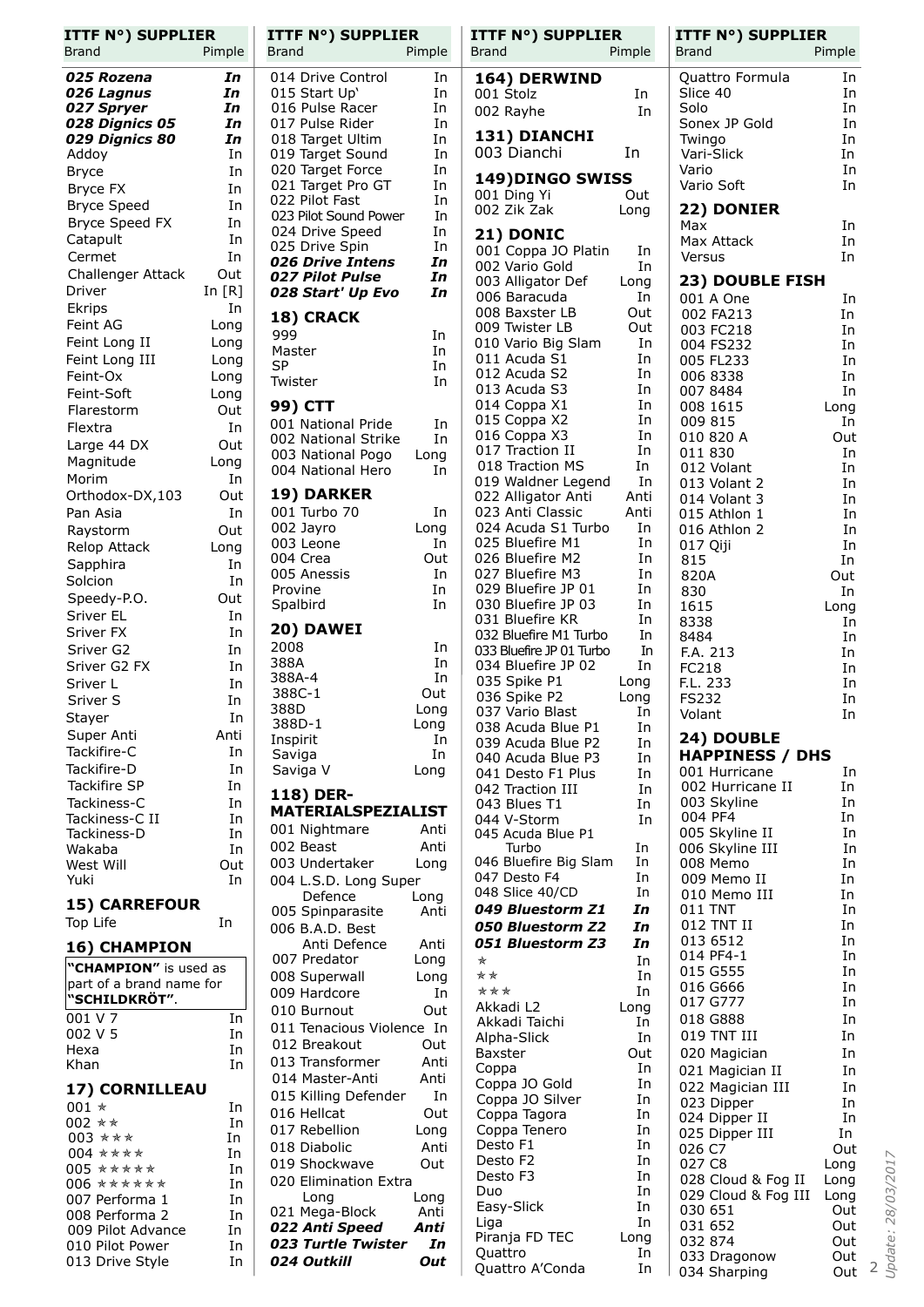| 035 Nittaku Hurricane II<br>In<br>036 Nittaku Hurricane III<br>In<br>037 Nittaku<br>Hurricane Pro II<br>In<br>038 Nittaku<br>Hurricane Pro III<br>In<br>043 Sharping Nittaku<br>Out<br>044 Nittaku C7<br>Out<br>045 Tin Arc<br>In<br>046 Tin Arc II<br>In<br>047 Tin Arc III<br>In<br>048 Gold Arc<br>In<br>049 Gold Arc II<br>In<br>050 Gold Arc III<br>In<br>051 Tin Arc 5<br>In<br>052 Nittaku Tin Arc 5<br>In<br>053 Cloud & Fog<br>Long<br>054 Hurricane 8<br>In<br>055 Hurricane 9<br>In<br>056 Gold Arc 5<br>In<br>057 Gold Arc 8<br>In<br>108 Hurricane III<br>In<br>651<br>Out<br>652<br>Out<br>6512<br>In<br>874<br>Out<br>C7<br>Out<br>C - 8<br>Long<br>Cloud & Fog II<br>Long<br>Cloud & Fog III<br>Long<br>Dipper<br>In<br>In<br>Dipper II<br>Dipper III<br>In<br>Out<br>Dragonow<br>G555<br>In<br>G666<br>In<br>G777<br>In<br>G888<br>In<br>Hurricane<br>In<br>Hurricane II<br>In<br>Hurricane III<br>In<br>Magician<br>In<br>In<br>Magician II<br>Magician III<br>In<br>Nittaku C 7<br>Out<br>Nittaku Hurricane II<br>In<br>Nittaku Hurricane III<br>In<br>Nittaku Hurricane Pro II<br>In<br>Nittaku Hurricane Pro III<br>In<br>PF4<br>In<br><b>PF4-1</b><br>In<br>Sharping<br>Out<br>Sharping Nittaku<br>Out<br>Skyline<br>In<br>Skyline II<br>In<br>Skyline III<br>In<br><b>TNT</b><br>In<br>TNT II<br>In<br>TNT III<br>In<br><b>25) DOUBLE POWER</b><br>No. 3080<br>In<br><b>26) DR NEUBAUER</b><br>001 Special Defence<br>In<br>002 Goliath<br>In<br>003 Monster Classic Long<br>004 Boomerang Classic Long<br>005 Gorilla<br>Anti<br>006 Grizzly<br>Anti<br>007 Anti Special<br>Anti<br>008 A - B - S<br>Anti<br>009 Fighter<br>Long<br>010 Inferno Classic<br>Long<br>011 Desperado<br>Long<br>012 Terminator<br>Out<br>013 Allround Premium<br>Long<br>014 Killer<br>Out | <b>ITTF N°) SUPPLIER</b><br><b>Brand</b><br>Pimple |
|------------------------------------------------------------------------------------------------------------------------------------------------------------------------------------------------------------------------------------------------------------------------------------------------------------------------------------------------------------------------------------------------------------------------------------------------------------------------------------------------------------------------------------------------------------------------------------------------------------------------------------------------------------------------------------------------------------------------------------------------------------------------------------------------------------------------------------------------------------------------------------------------------------------------------------------------------------------------------------------------------------------------------------------------------------------------------------------------------------------------------------------------------------------------------------------------------------------------------------------------------------------------------------------------------------------------------------------------------------------------------------------------------------------------------------------------------------------------------------------------------------------------------------------------------------------------------------------------------------------------------------------------------------------------------------------------------------------------------------------------------------------------------------------------|----------------------------------------------------|
|                                                                                                                                                                                                                                                                                                                                                                                                                                                                                                                                                                                                                                                                                                                                                                                                                                                                                                                                                                                                                                                                                                                                                                                                                                                                                                                                                                                                                                                                                                                                                                                                                                                                                                                                                                                                |                                                    |
|                                                                                                                                                                                                                                                                                                                                                                                                                                                                                                                                                                                                                                                                                                                                                                                                                                                                                                                                                                                                                                                                                                                                                                                                                                                                                                                                                                                                                                                                                                                                                                                                                                                                                                                                                                                                |                                                    |
|                                                                                                                                                                                                                                                                                                                                                                                                                                                                                                                                                                                                                                                                                                                                                                                                                                                                                                                                                                                                                                                                                                                                                                                                                                                                                                                                                                                                                                                                                                                                                                                                                                                                                                                                                                                                |                                                    |
|                                                                                                                                                                                                                                                                                                                                                                                                                                                                                                                                                                                                                                                                                                                                                                                                                                                                                                                                                                                                                                                                                                                                                                                                                                                                                                                                                                                                                                                                                                                                                                                                                                                                                                                                                                                                |                                                    |
|                                                                                                                                                                                                                                                                                                                                                                                                                                                                                                                                                                                                                                                                                                                                                                                                                                                                                                                                                                                                                                                                                                                                                                                                                                                                                                                                                                                                                                                                                                                                                                                                                                                                                                                                                                                                |                                                    |
|                                                                                                                                                                                                                                                                                                                                                                                                                                                                                                                                                                                                                                                                                                                                                                                                                                                                                                                                                                                                                                                                                                                                                                                                                                                                                                                                                                                                                                                                                                                                                                                                                                                                                                                                                                                                |                                                    |
|                                                                                                                                                                                                                                                                                                                                                                                                                                                                                                                                                                                                                                                                                                                                                                                                                                                                                                                                                                                                                                                                                                                                                                                                                                                                                                                                                                                                                                                                                                                                                                                                                                                                                                                                                                                                |                                                    |
|                                                                                                                                                                                                                                                                                                                                                                                                                                                                                                                                                                                                                                                                                                                                                                                                                                                                                                                                                                                                                                                                                                                                                                                                                                                                                                                                                                                                                                                                                                                                                                                                                                                                                                                                                                                                |                                                    |
|                                                                                                                                                                                                                                                                                                                                                                                                                                                                                                                                                                                                                                                                                                                                                                                                                                                                                                                                                                                                                                                                                                                                                                                                                                                                                                                                                                                                                                                                                                                                                                                                                                                                                                                                                                                                |                                                    |
|                                                                                                                                                                                                                                                                                                                                                                                                                                                                                                                                                                                                                                                                                                                                                                                                                                                                                                                                                                                                                                                                                                                                                                                                                                                                                                                                                                                                                                                                                                                                                                                                                                                                                                                                                                                                |                                                    |
|                                                                                                                                                                                                                                                                                                                                                                                                                                                                                                                                                                                                                                                                                                                                                                                                                                                                                                                                                                                                                                                                                                                                                                                                                                                                                                                                                                                                                                                                                                                                                                                                                                                                                                                                                                                                |                                                    |
|                                                                                                                                                                                                                                                                                                                                                                                                                                                                                                                                                                                                                                                                                                                                                                                                                                                                                                                                                                                                                                                                                                                                                                                                                                                                                                                                                                                                                                                                                                                                                                                                                                                                                                                                                                                                |                                                    |
|                                                                                                                                                                                                                                                                                                                                                                                                                                                                                                                                                                                                                                                                                                                                                                                                                                                                                                                                                                                                                                                                                                                                                                                                                                                                                                                                                                                                                                                                                                                                                                                                                                                                                                                                                                                                |                                                    |
|                                                                                                                                                                                                                                                                                                                                                                                                                                                                                                                                                                                                                                                                                                                                                                                                                                                                                                                                                                                                                                                                                                                                                                                                                                                                                                                                                                                                                                                                                                                                                                                                                                                                                                                                                                                                |                                                    |
|                                                                                                                                                                                                                                                                                                                                                                                                                                                                                                                                                                                                                                                                                                                                                                                                                                                                                                                                                                                                                                                                                                                                                                                                                                                                                                                                                                                                                                                                                                                                                                                                                                                                                                                                                                                                |                                                    |
|                                                                                                                                                                                                                                                                                                                                                                                                                                                                                                                                                                                                                                                                                                                                                                                                                                                                                                                                                                                                                                                                                                                                                                                                                                                                                                                                                                                                                                                                                                                                                                                                                                                                                                                                                                                                |                                                    |
|                                                                                                                                                                                                                                                                                                                                                                                                                                                                                                                                                                                                                                                                                                                                                                                                                                                                                                                                                                                                                                                                                                                                                                                                                                                                                                                                                                                                                                                                                                                                                                                                                                                                                                                                                                                                |                                                    |
|                                                                                                                                                                                                                                                                                                                                                                                                                                                                                                                                                                                                                                                                                                                                                                                                                                                                                                                                                                                                                                                                                                                                                                                                                                                                                                                                                                                                                                                                                                                                                                                                                                                                                                                                                                                                |                                                    |
|                                                                                                                                                                                                                                                                                                                                                                                                                                                                                                                                                                                                                                                                                                                                                                                                                                                                                                                                                                                                                                                                                                                                                                                                                                                                                                                                                                                                                                                                                                                                                                                                                                                                                                                                                                                                |                                                    |
|                                                                                                                                                                                                                                                                                                                                                                                                                                                                                                                                                                                                                                                                                                                                                                                                                                                                                                                                                                                                                                                                                                                                                                                                                                                                                                                                                                                                                                                                                                                                                                                                                                                                                                                                                                                                |                                                    |
|                                                                                                                                                                                                                                                                                                                                                                                                                                                                                                                                                                                                                                                                                                                                                                                                                                                                                                                                                                                                                                                                                                                                                                                                                                                                                                                                                                                                                                                                                                                                                                                                                                                                                                                                                                                                |                                                    |
|                                                                                                                                                                                                                                                                                                                                                                                                                                                                                                                                                                                                                                                                                                                                                                                                                                                                                                                                                                                                                                                                                                                                                                                                                                                                                                                                                                                                                                                                                                                                                                                                                                                                                                                                                                                                |                                                    |
|                                                                                                                                                                                                                                                                                                                                                                                                                                                                                                                                                                                                                                                                                                                                                                                                                                                                                                                                                                                                                                                                                                                                                                                                                                                                                                                                                                                                                                                                                                                                                                                                                                                                                                                                                                                                |                                                    |
|                                                                                                                                                                                                                                                                                                                                                                                                                                                                                                                                                                                                                                                                                                                                                                                                                                                                                                                                                                                                                                                                                                                                                                                                                                                                                                                                                                                                                                                                                                                                                                                                                                                                                                                                                                                                |                                                    |
|                                                                                                                                                                                                                                                                                                                                                                                                                                                                                                                                                                                                                                                                                                                                                                                                                                                                                                                                                                                                                                                                                                                                                                                                                                                                                                                                                                                                                                                                                                                                                                                                                                                                                                                                                                                                |                                                    |
|                                                                                                                                                                                                                                                                                                                                                                                                                                                                                                                                                                                                                                                                                                                                                                                                                                                                                                                                                                                                                                                                                                                                                                                                                                                                                                                                                                                                                                                                                                                                                                                                                                                                                                                                                                                                |                                                    |
|                                                                                                                                                                                                                                                                                                                                                                                                                                                                                                                                                                                                                                                                                                                                                                                                                                                                                                                                                                                                                                                                                                                                                                                                                                                                                                                                                                                                                                                                                                                                                                                                                                                                                                                                                                                                |                                                    |
|                                                                                                                                                                                                                                                                                                                                                                                                                                                                                                                                                                                                                                                                                                                                                                                                                                                                                                                                                                                                                                                                                                                                                                                                                                                                                                                                                                                                                                                                                                                                                                                                                                                                                                                                                                                                |                                                    |
|                                                                                                                                                                                                                                                                                                                                                                                                                                                                                                                                                                                                                                                                                                                                                                                                                                                                                                                                                                                                                                                                                                                                                                                                                                                                                                                                                                                                                                                                                                                                                                                                                                                                                                                                                                                                |                                                    |
|                                                                                                                                                                                                                                                                                                                                                                                                                                                                                                                                                                                                                                                                                                                                                                                                                                                                                                                                                                                                                                                                                                                                                                                                                                                                                                                                                                                                                                                                                                                                                                                                                                                                                                                                                                                                |                                                    |
|                                                                                                                                                                                                                                                                                                                                                                                                                                                                                                                                                                                                                                                                                                                                                                                                                                                                                                                                                                                                                                                                                                                                                                                                                                                                                                                                                                                                                                                                                                                                                                                                                                                                                                                                                                                                |                                                    |
|                                                                                                                                                                                                                                                                                                                                                                                                                                                                                                                                                                                                                                                                                                                                                                                                                                                                                                                                                                                                                                                                                                                                                                                                                                                                                                                                                                                                                                                                                                                                                                                                                                                                                                                                                                                                |                                                    |
|                                                                                                                                                                                                                                                                                                                                                                                                                                                                                                                                                                                                                                                                                                                                                                                                                                                                                                                                                                                                                                                                                                                                                                                                                                                                                                                                                                                                                                                                                                                                                                                                                                                                                                                                                                                                |                                                    |
|                                                                                                                                                                                                                                                                                                                                                                                                                                                                                                                                                                                                                                                                                                                                                                                                                                                                                                                                                                                                                                                                                                                                                                                                                                                                                                                                                                                                                                                                                                                                                                                                                                                                                                                                                                                                |                                                    |
|                                                                                                                                                                                                                                                                                                                                                                                                                                                                                                                                                                                                                                                                                                                                                                                                                                                                                                                                                                                                                                                                                                                                                                                                                                                                                                                                                                                                                                                                                                                                                                                                                                                                                                                                                                                                |                                                    |
|                                                                                                                                                                                                                                                                                                                                                                                                                                                                                                                                                                                                                                                                                                                                                                                                                                                                                                                                                                                                                                                                                                                                                                                                                                                                                                                                                                                                                                                                                                                                                                                                                                                                                                                                                                                                |                                                    |
|                                                                                                                                                                                                                                                                                                                                                                                                                                                                                                                                                                                                                                                                                                                                                                                                                                                                                                                                                                                                                                                                                                                                                                                                                                                                                                                                                                                                                                                                                                                                                                                                                                                                                                                                                                                                |                                                    |
|                                                                                                                                                                                                                                                                                                                                                                                                                                                                                                                                                                                                                                                                                                                                                                                                                                                                                                                                                                                                                                                                                                                                                                                                                                                                                                                                                                                                                                                                                                                                                                                                                                                                                                                                                                                                |                                                    |
|                                                                                                                                                                                                                                                                                                                                                                                                                                                                                                                                                                                                                                                                                                                                                                                                                                                                                                                                                                                                                                                                                                                                                                                                                                                                                                                                                                                                                                                                                                                                                                                                                                                                                                                                                                                                |                                                    |
|                                                                                                                                                                                                                                                                                                                                                                                                                                                                                                                                                                                                                                                                                                                                                                                                                                                                                                                                                                                                                                                                                                                                                                                                                                                                                                                                                                                                                                                                                                                                                                                                                                                                                                                                                                                                |                                                    |
|                                                                                                                                                                                                                                                                                                                                                                                                                                                                                                                                                                                                                                                                                                                                                                                                                                                                                                                                                                                                                                                                                                                                                                                                                                                                                                                                                                                                                                                                                                                                                                                                                                                                                                                                                                                                |                                                    |
|                                                                                                                                                                                                                                                                                                                                                                                                                                                                                                                                                                                                                                                                                                                                                                                                                                                                                                                                                                                                                                                                                                                                                                                                                                                                                                                                                                                                                                                                                                                                                                                                                                                                                                                                                                                                |                                                    |
|                                                                                                                                                                                                                                                                                                                                                                                                                                                                                                                                                                                                                                                                                                                                                                                                                                                                                                                                                                                                                                                                                                                                                                                                                                                                                                                                                                                                                                                                                                                                                                                                                                                                                                                                                                                                |                                                    |
|                                                                                                                                                                                                                                                                                                                                                                                                                                                                                                                                                                                                                                                                                                                                                                                                                                                                                                                                                                                                                                                                                                                                                                                                                                                                                                                                                                                                                                                                                                                                                                                                                                                                                                                                                                                                |                                                    |
|                                                                                                                                                                                                                                                                                                                                                                                                                                                                                                                                                                                                                                                                                                                                                                                                                                                                                                                                                                                                                                                                                                                                                                                                                                                                                                                                                                                                                                                                                                                                                                                                                                                                                                                                                                                                |                                                    |
|                                                                                                                                                                                                                                                                                                                                                                                                                                                                                                                                                                                                                                                                                                                                                                                                                                                                                                                                                                                                                                                                                                                                                                                                                                                                                                                                                                                                                                                                                                                                                                                                                                                                                                                                                                                                |                                                    |
|                                                                                                                                                                                                                                                                                                                                                                                                                                                                                                                                                                                                                                                                                                                                                                                                                                                                                                                                                                                                                                                                                                                                                                                                                                                                                                                                                                                                                                                                                                                                                                                                                                                                                                                                                                                                |                                                    |
|                                                                                                                                                                                                                                                                                                                                                                                                                                                                                                                                                                                                                                                                                                                                                                                                                                                                                                                                                                                                                                                                                                                                                                                                                                                                                                                                                                                                                                                                                                                                                                                                                                                                                                                                                                                                |                                                    |
|                                                                                                                                                                                                                                                                                                                                                                                                                                                                                                                                                                                                                                                                                                                                                                                                                                                                                                                                                                                                                                                                                                                                                                                                                                                                                                                                                                                                                                                                                                                                                                                                                                                                                                                                                                                                |                                                    |
|                                                                                                                                                                                                                                                                                                                                                                                                                                                                                                                                                                                                                                                                                                                                                                                                                                                                                                                                                                                                                                                                                                                                                                                                                                                                                                                                                                                                                                                                                                                                                                                                                                                                                                                                                                                                |                                                    |
|                                                                                                                                                                                                                                                                                                                                                                                                                                                                                                                                                                                                                                                                                                                                                                                                                                                                                                                                                                                                                                                                                                                                                                                                                                                                                                                                                                                                                                                                                                                                                                                                                                                                                                                                                                                                |                                                    |
|                                                                                                                                                                                                                                                                                                                                                                                                                                                                                                                                                                                                                                                                                                                                                                                                                                                                                                                                                                                                                                                                                                                                                                                                                                                                                                                                                                                                                                                                                                                                                                                                                                                                                                                                                                                                |                                                    |
|                                                                                                                                                                                                                                                                                                                                                                                                                                                                                                                                                                                                                                                                                                                                                                                                                                                                                                                                                                                                                                                                                                                                                                                                                                                                                                                                                                                                                                                                                                                                                                                                                                                                                                                                                                                                | 015 Number 1<br>Long                               |

|                      |                                      | <b>ITTF N°) SUPPLIER</b>                                   |              |
|----------------------|--------------------------------------|------------------------------------------------------------|--------------|
| <b>Brand</b>         |                                      |                                                            | Pimple       |
| 016 Viper            |                                      |                                                            | Long         |
|                      | 017 Buffalo<br>018 Power Attack      |                                                            | Anti         |
|                      | 019 Viper Soft                       |                                                            | Anti<br>Long |
|                      | 020 Aggressor                        |                                                            | Out          |
| 021 Bison            |                                      |                                                            | Anti         |
|                      | 022 Gangster                         |                                                            | Long         |
| 023 K.O.             | 024 Django                           |                                                            | Out<br>Anti  |
|                      | 025 Rhino                            |                                                            | Anti         |
|                      | 026 Nugget                           |                                                            | Out          |
|                      |                                      | 027 Desperado 2                                            | Long         |
| Diamant              | Domination                           |                                                            | Out<br>In    |
| Leopard              |                                      |                                                            | Out          |
| Pistol               |                                      |                                                            | Out          |
|                      | Tornado Ultra                        |                                                            | Out          |
|                      | 107) DUNLOP                          |                                                            |              |
|                      | 080 Evolution Max                    |                                                            | In           |
|                      |                                      | 090 Revolution Max<br>100 Revolution Max II                | In           |
|                      |                                      |                                                            | In           |
|                      | 156) EAKENT                          |                                                            |              |
| 001 Eiwaz<br>003 Rad |                                      |                                                            | In<br>In     |
|                      |                                      |                                                            |              |
|                      |                                      | <b>152) EASTFIELD</b>                                      |              |
|                      | 001 A Soft                           |                                                            | In           |
|                      |                                      | 143) EFFORTER                                              |              |
|                      |                                      | 007 Diadem<br>011 Tank Half Long                           | Anti         |
|                      | 012 Torpedo                          |                                                            | Out<br>Out   |
|                      | 013 Hunter                           |                                                            | Out          |
|                      | 014 Jewel                            |                                                            | Long         |
|                      | 015 Melody                           |                                                            | Long         |
|                      |                                      | 139) FÖERSTER                                              |              |
|                      | 001 H-OF <sup>2</sup>                |                                                            | In           |
|                      |                                      |                                                            |              |
|                      | 002 OFF4JET                          |                                                            | In           |
| $003$ ***            |                                      |                                                            | In           |
|                      |                                      | <b>27) FRIENDSHIP</b>                                      |              |
| I                    |                                      | "FRIENDSHIP" is also used                                  |              |
|                      |                                      | as part of a brand name for                                |              |
|                      |                                      | "KOKUTAKU","WINNING".                                      |              |
|                      |                                      | 001 R.I.T.C. 729 - 5                                       | In           |
|                      |                                      | 002 R.I.T.C. 755 - 2 Long                                  | In           |
|                      | 005 729 105                          | 004 R.I.T.C. 729 - 08                                      | Out          |
|                      | 006 729 Battle                       |                                                            | In           |
|                      |                                      |                                                            | In           |
|                      | 007 729 Battle II<br>008 729 Origin  |                                                            | In<br>In     |
|                      | 009 729 Aurora                       | 010 Presto Speed                                           | In           |
|                      | 011 Presto Spin                      |                                                            | In           |
|                      | 729 Focus                            |                                                            | In           |
|                      | 729 Focus II<br>729 Focus III        |                                                            | In<br>In     |
|                      | 729 High Point                       |                                                            | In           |
|                      | R.I.T.C. 563                         |                                                            | Out          |
|                      | R.I.T.C. 563-1                       |                                                            | Out          |
| R.I.T.C.             | R.I.T.C. 729<br>729-2                |                                                            | In<br>In     |
|                      | R.I.T.C. 729-3                       |                                                            | In           |
|                      |                                      |                                                            | In           |
|                      | R.I.T.C. 729-40H<br>R.I.T.C. 729-40S |                                                            | In<br>In     |
|                      |                                      | R.I.T.C. 729 Cream                                         | Out          |
|                      |                                      | R.I.T.C. 729 Dr. Evil<br>R.I.T.C. 729 Faster<br>729 Faster | In           |
|                      |                                      | R.I.T.C. 729 GeoSpin                                       | In           |
|                      |                                      | R.I.T.C. 729 GeoSpin Tacky In                              | In           |
|                      | R.I.T.C. 729 SP                      | R.I.T.C. 729 Higher                                        | In           |
|                      |                                      |                                                            | In           |
|                      | R.I.T.C. 729 SST<br>R.I.T.C. 755     |                                                            | Long         |
|                      | R.I.T.C. 799                         |                                                            | Out          |
|                      | R.I.T.C. 802<br>R.I.T.C. 802-1       |                                                            | Out<br>Out   |

| ITTF N°) SUPPLIER<br>Brand<br>Pimple          | <b>ITTF N°) SUPPLI</b><br><b>Brand</b> |
|-----------------------------------------------|----------------------------------------|
| R.I.T.C. 804<br>Anti                          | 8228 A                                 |
| R.I.T.C. 837<br>Long                          | 8228 B                                 |
| R.I.T.C. 2000 Tack-Speed<br>- In              | Extspeed                               |
| Sky-Wing<br>In                                | Maxspin                                |
| Super 729 FX<br>In                            | Superspeed                             |
| Top Point<br>In                               | Superspin                              |
|                                               | Superspin G2                           |
| 167) G.YAP<br>001 Vulpe<br>Long               | 31) GKI                                |
| 002 Thunder<br>In                             | 001 Nano Sting                         |
| 003 Cyclone<br>In                             | 002 Euro Chelonz                       |
| 004 Energy<br>In                              | 004 ChelonZ Hybri                      |
| 005 Storm<br>In                               | 005 HybridZ GX                         |
|                                               | 006 Hybridz Power                      |
| 28) GAMBLER                                   | Euro Jumbo                             |
| 001 Wraith<br>In                              | Euro Spintec                           |
| 002 Shadow<br>In                              | Euro XX                                |
| 003 Reflectoid<br>In                          | Nano Attack                            |
| 004 Sevens<br>In                              | Nano Force                             |
| 005 Big Gun<br>In                             |                                        |
| 006 Burst<br>In                               | 32) GLOBE                              |
| 007 Zero High Gravity<br>In<br>008 GXS<br>Out | "GLOBE" is also use                    |
| 009 GXM<br>Out                                | as part of a brand na                  |
| 010 GXL<br>Long                               | for "XUSHAOFA".                        |
| 011 X3 Diamond<br>In                          | 001 Mo Wang                            |
| 012 Vintage<br>Out                            | 002 Mo Wang II                         |
| 4 Kings<br>In                                 | 003 888 II                             |
| In<br>Aces                                    | 004 Do                                 |
| In<br>Outlaw                                  | 888                                    |
| Out<br>Peace Keeper                           | 889                                    |
| Six Shooter<br>In                             | 889-2                                  |
|                                               | 979                                    |
| 150) GDS                                      | 999                                    |
| 001 Devastator<br>In                          | 999T                                   |
| 002 Firework<br>In                            | Awala                                  |
|                                               | Liqin                                  |
| 29) GEWO<br>001 Proton<br>In                  | Magicwand                              |
| 003 Reflexx<br>In                             | Prize                                  |
| 004 Thunderball <sup>2</sup><br>In            | Taiphoon Gold                          |
| 005 Return<br>In                              | <b>Tropy</b>                           |
| 006 Flexxon<br>In                             |                                        |
| 007 Nanoflex<br>In                            | 86) GUO AO                             |
| 008 Return Pro<br>In                          | 001 718                                |
| 009 Hype EL<br>In                             | 34) GUOQIU                             |
| 010 Proton Neo<br>In                          | 001 Gong Fu                            |
| 011 Hype XT Pro<br>In                         | AB                                     |
| 012 Hype KR Pro                               | FF                                     |
| (Yoo Nam Kyu)<br>In                           | HB                                     |
| Mega Flex Control<br>In                       | ΜG                                     |
| In<br>Nano                                    |                                        |
| In<br>Target airTEC                           | 90) HAIFU                              |
| 30) GIANT DRAGON                              | 001 Whale                              |
| 001 Taichi<br>In                              | 002 Shark                              |
| 002 Karate<br>In                              | 003 Penguin                            |
| 003 Meteorite<br>Long                         | 004 Dolphin                            |
| 004 Giant Long<br>Long                        | 005 Whale III<br>006 Shark III         |
| 005 Allround<br>In                            | 007 Pirates 07                         |
| 006 Guard<br>Anti                             | 008 Pirates 08                         |
| 007 Submarine<br>In                           | 009 Octopus                            |
| 008 Topenergy<br>In                           | 010 O. Orca                            |
| 009 Superspin G3<br>In                        | 011 Otariidae                          |
| 010 Superspin G4<br>In                        |                                        |
| 011 Superveloce V12<br>In                     | 145) HAITIAN                           |
| 012 Dragon Talon<br>Long                      | 001 Hippocampus Spe                    |
| 013 Snowflake<br>Long                         |                                        |
| 014 Cropcircles<br>Long                       | 35) HALLMARK                           |
| 015 Blast<br>Out                              | 002 Podium                             |
| 016 612<br>Out                                | 004 Pheonix                            |
| 017 Attack Long<br>Long                       | 005 Friction Special                   |
| 018 Commander<br>In                           | 006 Green Power                        |
| 019 Storm<br>In                               | Frustration                            |
| 020 Future<br>In                              | Half Long                              |
| 021 Soft Anti<br>In                           | <b>Magic Pips</b>                      |
| 022 Peril Anti<br>In                          | Mirage                                 |
| 807<br>In                                     | Panther                                |
| 8086<br>In                                    | Power Spin                             |
| 8087<br>In                                    | <b>104) HUARUITE</b>                   |
| 8088<br>In                                    | 001 Wujilong                           |
|                                               |                                        |

| <b>ITTF N°) SUPPLIER</b><br><b>Brand</b>                                                                                                                               | Pimple                                                      |   |                  |
|------------------------------------------------------------------------------------------------------------------------------------------------------------------------|-------------------------------------------------------------|---|------------------|
| 8228 A<br>8228 B<br>Extspeed<br>Maxspin<br>Superspeed                                                                                                                  | Out<br>In<br>In<br>In<br>In                                 |   |                  |
| Superspin<br>Superspin G2<br>31) GKI                                                                                                                                   | In<br>In                                                    |   |                  |
| 001 Nano Sting<br>002 Euro Chelonz<br>004 ChelonZ HybridZ<br>005 HybridZ GX<br>006 Hybridz Power<br>Euro Jumbo<br>Euro Spintec<br>Euro XX<br>Nano Attack<br>Nano Force | Long<br>In<br>In<br>In<br>In<br>In<br>In<br>In<br>Out<br>In |   |                  |
| 32) GLOBE<br>"GLOBE" is also used                                                                                                                                      |                                                             |   |                  |
| as part of a brand name<br>for "XUSHAOFA".                                                                                                                             |                                                             |   |                  |
| 001 Mo Wang<br>002 Mo Wang II<br>003 888 II<br>004 Do                                                                                                                  | Long<br>Long<br>Out<br>In                                   |   |                  |
| 888<br>889<br>889-2<br>979                                                                                                                                             | Out<br>Out<br>Out<br>Long                                   |   |                  |
| 999<br>999T<br>Awala<br>Ligin                                                                                                                                          | In<br>In<br>In<br>In                                        |   |                  |
| Magicwand<br>Prize<br>Taiphoon Gold<br><b>Iropy</b>                                                                                                                    | In<br>In<br>In<br>In                                        |   |                  |
| <b>86) GUO AO</b><br>001 718                                                                                                                                           | In                                                          |   |                  |
| 34) GUOQIU<br>001 Gong Fu<br>AB<br>FF<br>НB<br>ΜG                                                                                                                      | In<br>In<br>In<br>In<br>Long                                |   |                  |
| 90) HAIFU<br>001 Whale<br>002 Shark<br>003 Penguin<br>004 Dolphin                                                                                                      | In<br>In<br>Out<br>Out                                      |   |                  |
| 005 Whale III<br>006 Shark III<br>007 Pirates 07<br>008 Pirates 08<br>009 Octopus<br>010 O. Orca<br>011 Otariidae                                                      | In<br>In<br>In<br>In<br>Long<br>In<br>In                    |   |                  |
| 145) HAITIAN<br>001 Hippocampus Speed                                                                                                                                  | In                                                          |   |                  |
| 35) HALLMARK<br>002 Podium<br>004 Pheonix<br>005 Friction Special 2<br>006 Green Power<br>Frustration<br>Half Long<br>Magic Pips<br>Mirage                             | In<br>Long<br>Long<br>In<br>Long<br>Out<br>Out<br>Anti      |   |                  |
| Panther<br>Power Spin<br><b>104) HUARUITE</b>                                                                                                                          | Out<br>In                                                   |   | Jpdate: 28/03/20 |
| 001 Wujilong                                                                                                                                                           | In                                                          | 3 |                  |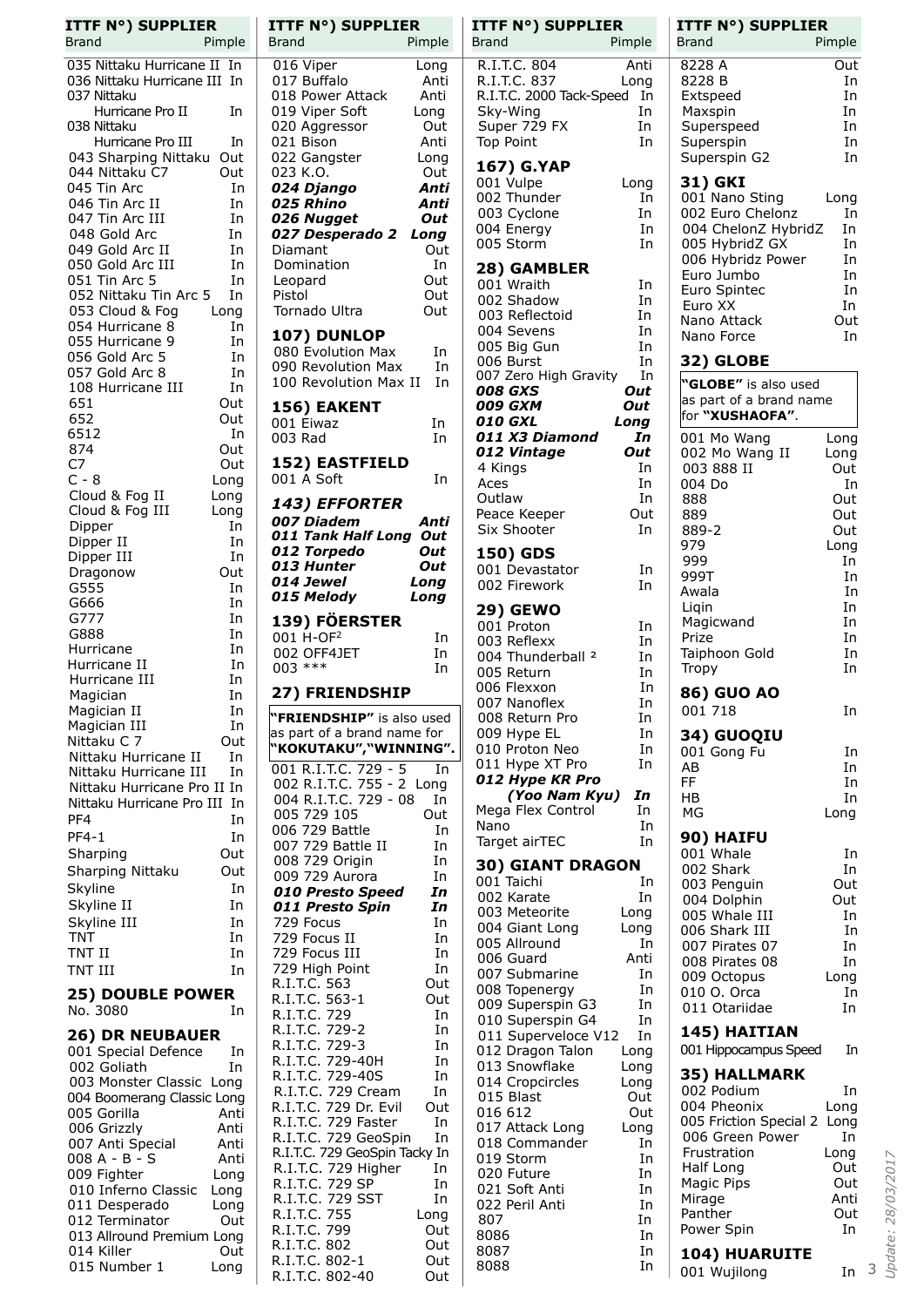| <b>ITTF N°) SUPPLIER</b><br><b>Brand</b> | Pimple     | <b>ITTF N°) SUPPLIER</b><br><b>Brand</b> | Pimple    | <b>ITTF N°) SUPPLIER</b><br>Brand | Pimple   | <b>ITTF N°) SUPPLIER</b><br>Brand    | Pimple     |                          |
|------------------------------------------|------------|------------------------------------------|-----------|-----------------------------------|----------|--------------------------------------|------------|--------------------------|
|                                          |            | Teacher                                  |           | 012 Radiant                       | In       |                                      |            |                          |
| 36) IMPERIAL                             | In         | Thema                                    | In<br>In  | 013 Firearms                      | Out      | 91) NEOTTEC<br>001 Hinomi            |            |                          |
| 001 Factor                               |            | Topspin                                  | In        | 014 Mantlet                       | Anti     | 002 Iken                             | In         |                          |
| 002 Spinbreaker<br>China                 | Long       | Tramp                                    | In        | International                     | In       |                                      | In<br>In   |                          |
| Crash                                    | In         |                                          |           | Scirocco                          | In       | 003 Katana<br>004 Tokkan             |            |                          |
| Cyber Tacky                              | In<br>In   | <b>41) JUIC</b>                          |           | SS 800                            | In       | 005 Maxima                           | Long<br>In |                          |
|                                          |            | 004 Nanospin                             | In        | Typhoon                           | In       |                                      |            |                          |
| Force<br>Rubber 11 20 one                | In<br>In   | 005 Patisuma III                         | Out       | XA 900                            | In       | 006 Enkei                            | In         |                          |
| Rubber 45 20 one                         | In         | 006 Nano Spin II                         | In        |                                   |          | <b>94) NEXY</b>                      |            |                          |
|                                          |            | $007T+$                                  | In        | <b>47) LKT</b>                    |          | 001 Demian                           | In         |                          |
| Super Strike<br>Swift                    | In<br>In   | 010 Gekitetsu                            | In        | 001 Rapid Speed                   | In       | 002 Kairos                           | Out        |                          |
|                                          |            | 999                                      | In        | 002 Rapid Power                   | In       | 003 Chaos                            | Long       |                          |
| <b>147) INZONE</b>                       |            | 999 Élite                                | In        | 003 Rapid Sound                   | In       | 004 Elpis                            | In         |                          |
| 001 Evolve                               | In         | Dany V                                   | In        | 004 Rapid Soft                    | In       | 005 Karis                            | In         |                          |
| 004 Spin                                 | In         | DrivaSmash                               | In        | Recoil                            | In       | 53) NIMATSU                          |            |                          |
| 005 Zett                                 | In         | Driva Smash Ultima                       | In        | Torrent E.G.S.                    | In       | 002 Zerberus                         | Long       |                          |
| 006 Accel                                | In         | Leggy R                                  | Long      | <b>158) LOKI</b>                  |          | Hurricane                            | In         |                          |
| 157) ITC                                 |            | Masterspin                               | Out       | 002 GTX                           |          | Pegasus                              | In         |                          |
| 001 Powercell RS                         | In         | Neo Anti                                 | Anti      | 003 TIII Paragon                  | In<br>In | Scorpion                             | In         |                          |
| 002 Powercell MP                         | In         | Offense                                  | Out       | 004 N80                           | In       | Spinfighter $\star \star \star$      | In         |                          |
|                                          | In         | Patisuma                                 | Out       |                                   |          | XX5                                  | In         |                          |
| 003 Spyder<br>004 Targa                  | In         | Patisuma II                              | Out       | 48) METEOR                        |          |                                      |            |                          |
| 005 Powercell P5                         | In         | Scramble                                 | In<br>In  | 575                               | Long     | 54) NITTAKU                          |            |                          |
| 006 Powercell Ultra                      | In         | SpinSpiel                                |           | $71 - 1$                          | Long     | "NITTAKU" is also                    |            |                          |
|                                          |            | 43) KILLERSPIN                           |           | $71-2$                            | Out      | used as part of some                 |            |                          |
| 38) JAPTEC                               |            | 002 Fortissimo                           | In        | 813                               | In       | brand names for "DOUBLE              |            |                          |
| <b>Balance</b>                           | In         | Nitrx-4Z                                 | In        | 835                               | In       | HAPPINESS/DHS".                      |            |                          |
| $DL - 01$                                | Long       | 44) KINSON                               |           | 845                               | Long     | 001 Moristo RS                       | In         |                          |
| Experience                               | In         | Perfect                                  | In        | 8512                              | Long     | 002 Renanos Bright                   | In         |                          |
| Performance                              | In         | Super Spin                               | In.       | 9012                              | Long     | 003 Specialist Hibiki                | Out        |                          |
| Precision                                | In         |                                          |           | 49) MILKY WAY                     |          | 004 Narucross 44                     | Out        |                          |
| 40) JOOLA                                |            | <b>45) KOKUTAKU</b>                      |           | 001 Apollo                        | In       | 005 Annsort                          | In         |                          |
| 001 Express                              | In         | <b>Big Star</b>                          | In        | 002 Sun                           | In       | 006 Hammond FA Speed Out             |            |                          |
| 002 Shark                                | Long       | BLütenkirsche 868                        | In        | 003 Moon                          | In       | 007 Hammond Pro B                    | In         |                          |
| 003 Orca                                 | Long       | BLütenkirsche 868 Tokyo In               |           | 004 Moon Speed                    | In       | 008 Renanos BS                       | In         |                          |
| 004 Amy                                  | Anti       | Clitter<br>Friendship 729 Super          | Out<br>In | 007 Big Dipper                    | In       | 009 Renanos Hold<br>011 Narucross GS | In<br>In   |                          |
| 006 Express Ultra                        | Out        | Spec-V                                   | In        | 010 Qing                          | Long     | 012 Learner                          | In         |                          |
| 007 Phénix                               | In         | Spindle                                  | In        | 011 Uranus Poly                   | Out      | 013 Wallest                          | Long       |                          |
| 008 X-Plode                              | In         | Synchron                                 | In        | 023 MaxTense Earth In             |          | 015 Fastarc G-1                      | In         |                          |
| 010 Turbo                                | In         | Tuple 007                                | In        | 025 MaxTense Jupiter In           |          | 016 Fastarc S-1                      | In         |                          |
| $011$ Samba +                            | In<br>In   | Tuple 007 Taiwan                         | In        | 955                               | Long     | 017 Galze                            | In         |                          |
| 013 Rhyzm<br>014 UPP                     | In         | Tuple 110                                | Out       | 9000                              | In       | 018 Royallarge                       | Out        |                          |
| 015 Maxxx                                | In         | Tuple 119                                | Out       | Earth                             | In       | 019 Retora                           | In         |                          |
| 016 Novic                                | In         | Tuple 911                                | Long      | Jupiter<br>Mars                   | In<br>In | 020 Flyatt                           | In         |                          |
| 017 Maxxx-P                              | In         | <b>110) KTL</b>                          |           | Mercury                           | In       | 021 Pimple Slide                     | Out        |                          |
| 018 Rhyzm-P                              | In         | 001 Black Power                          | In $[B]$  | Neptune                           | Long     | 022 Revspin                          | In         |                          |
| 019 Infinity                             | In         | 002 Red Diamond                          | In $[R]$  | Pluto                             | Out      | 023 Jewellarge                       | Out        |                          |
| 020 GX75                                 | In         | 003 Stranger                             | Long      | Saturn                            | In       | 024 P 12                             | In         |                          |
| 021 4 All                                | In         | 004 Golden Star                          | In        | Venus                             | In       | 025 Fastarc C-1<br>026 Zalt          | In<br>In   |                          |
| 022 4 You                                | In         | 005 Magic Power                          | Out       |                                   |          | 027 Alhelg                           | In         |                          |
| 023 Zack                                 | In         | 006 Pro XP                               | In        | 50) MIZUNO                        |          | 028 Flyatt Spin                      | In         |                          |
| 024 Rhyzm-tech                           | In         | 007 Pro XT                               | In        | 005 Booster HP                    | Out      | 029 Lonfrict                         | Long       |                          |
| 025 Samba 19                             | In         | 008 Panther                              | In        | 006 Opti                          | In       | 030 Beautry                          | Out        |                          |
| 026 Samba 27                             | In         | 009 Falcon                               | In        | 007 Rookie                        | In       | 031 Jammin                           | In         |                          |
| 027 Samba Tech                           | In         | 010 Rapid Speed                          | In        | 008 GF T48                        | In       | 032 Do Knuckle                       | Out        |                          |
| 028 CWX                                  | Long       | 011 Rapid Sound                          | In        | 009 GF T45                        | In<br>In | 033 Fastarc P-1                      | In         |                          |
| 029 Golden Tango<br>030 Rhyzer 43        | In<br>In   | 012 Rapid Soft                           | In        | 010 GF T40<br>011 TH-0.35         | In       | 034 Super Do Knuckle Out             |            |                          |
| 031 Axxess                               | In         | 013 Recoil                               | In        | 012 GF Pro                        | In       | 035 Factive                          | In         |                          |
| 032 Rhyzer 48                            | In         | 014 Rapid Power<br>015 Blue Ocean        | In        | 013 Q3                            | In       | 036 Hammondpower                     | In         |                          |
| Anti Topspin Toni Hold Anti              |            | 016 Ping Pong Prince                     | In<br>In  | 014 Q4                            | In       | 037 Hayate 44                        | Out        |                          |
| Badman                                   | Long       | 017 Torrent                              | In        | 015 GF R                          | In       | 038 DO Knuckle 44 Out                |            |                          |
| <b>Basic</b>                             | In         |                                          |           | Booster EV                        | Out      | Arufeel                              | In         |                          |
| Compass                                  | In         | 140) L.D.T.T                             |           | <b>Booster SA</b>                 | Out      | Best Anti                            | Anti       |                          |
| Drum                                     | In         | 001 EA777                                | In        | Polaris                           | Out      | Express                              | Out        |                          |
| Energy                                   | In         | <b>46) LION</b>                          |           | Unison                            | In       | Hammond<br>Hammond FA                | In<br>Out  |                          |
| Energy X-tra                             | In         | 001 Roar                                 | In        | 142) MYESTRO <sup>o</sup>         |          | Hammond Pro a                        | In         |                          |
| Fiesta                                   | In         | 002 Claw                                 | Long      | 001 m500                          | In       | Japan Original                       | In         |                          |
| Mambo                                    | In         | 003 Star                                 | In        | 002 m300                          | In       | Magic Carbon                         | In         |                          |
| Mambo H                                  | In         | 004 2 Stars                              | In        |                                   |          | Micro                                | In         |                          |
| Octopus<br>Peking                        | Long<br>In | 005 3 Stars                              | In        | 51) NB ENEBE                      |          | Moristo 2000                         | In         |                          |
| Samba                                    | In         | 006 Super 3                              | In        | *                                 | In       | Moristo 44                           | Out        |                          |
| Smart                                    | In         | 007 5 Stars                              | In        | **                                | In       | Moristo DF                           | In         |                          |
| Smash                                    | In         | 008 Aggressor<br>009 Allrounder          | In<br>In  | ***                               | In       | Moristo LP                           | Long       |                          |
| Tango Extrem                             | In         | 010 Elite Control                        | In        | Pro                               | In       | Moristo LP One                       | Long       |                          |
| Tango Ultra                              | Out        | 011 Rebirth                              | Out       |                                   |          | Moristo SP                           | Out        | $\overline{\mathcal{L}}$ |
|                                          |            |                                          |           |                                   |          | Narucross EX                         | In         |                          |

*Update: 28/03/2017*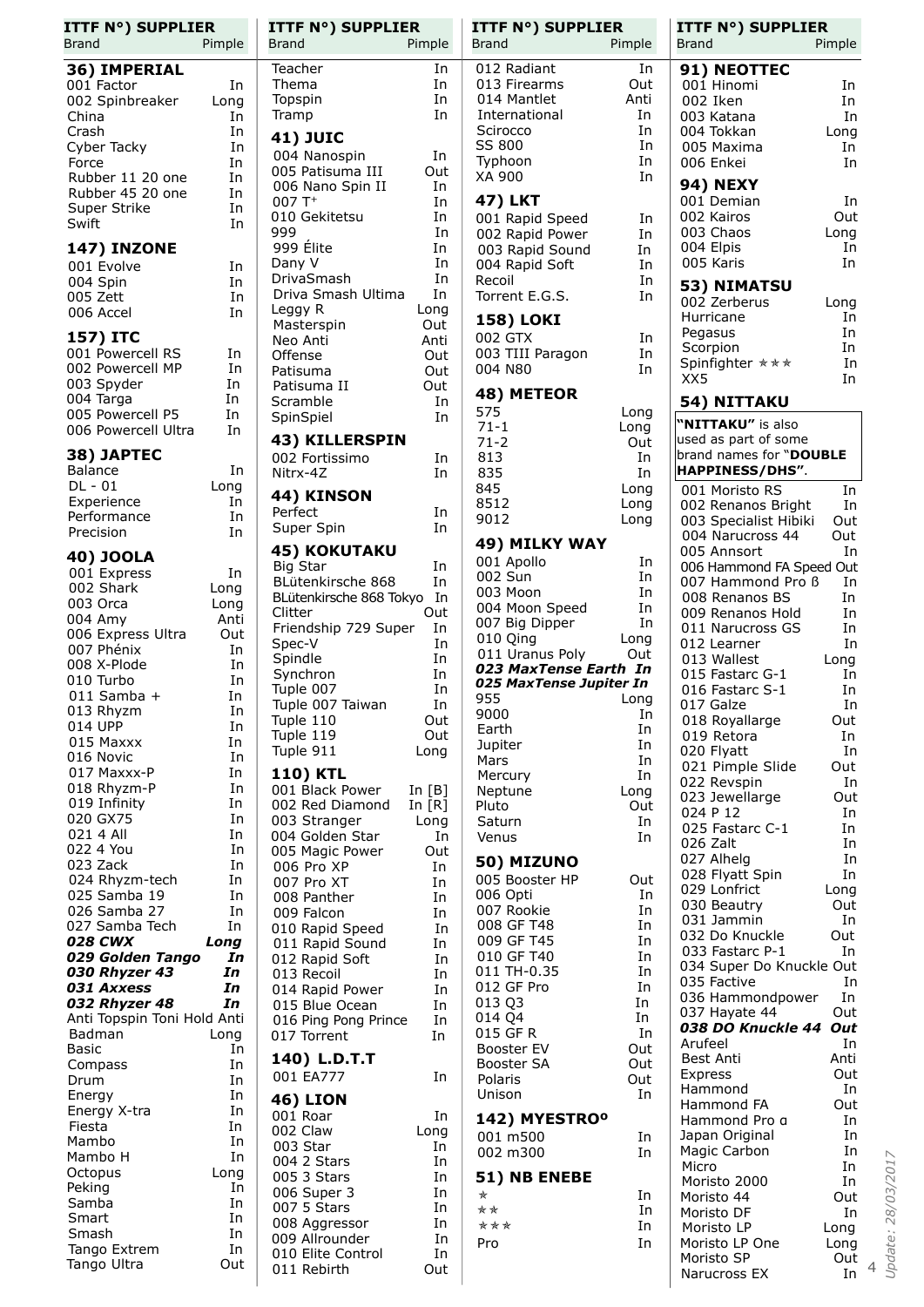| ITTF N°) SUPPLIER                                  |            |
|----------------------------------------------------|------------|
| <b>Brand</b>                                       | Pimple     |
| Nodias                                             | In         |
| Pimplemini                                         | Out        |
| Pimplemini One                                     | Out        |
| Refoma                                             | In         |
| Renanos                                            | In         |
| Screw                                              | Long       |
| Screw One                                          | Long       |
| Specialist Chikar <mark>a</mark><br>Specialist One | Out        |
|                                                    | Out        |
| Specialist Soft                                    | Out        |
| Specialist Soft HS<br>Spiral                       | Out<br>In  |
| Super Large                                        | Out        |
|                                                    |            |
| 148) NOZOMI                                        |            |
| 001 Kateru<br>002 Kateru JP                        | In<br>In   |
|                                                    |            |
| 55) PALIO                                          |            |
| 001 Macro ERA                                      | In         |
| 002 Conqueror                                      | In<br>Out  |
| 003 Flying Dragon<br>004 Power Dragon              | Out        |
| 005 Thor's                                         | In         |
| 006 Blit'z                                         | In         |
| 007 The Way                                        | In         |
| 008 Aeolus                                         | In         |
| AK47                                               | In         |
| Amigo                                              | In         |
| CJ8000                                             | In         |
| <b>CK531A</b>                                      | Long       |
| Drunken Dragon                                     | In<br>In   |
| <b>Emperor Dragon</b><br>Hadou                     | In         |
| Hidden Dragon                                      | In         |
| HK1997                                             | In         |
| Macro                                              | In         |
| Macro Pro                                          | In         |
| Wildish Dragon                                     | In         |
| WP1013                                             | Out        |
| 56) PEACE                                          |            |
|                                                    |            |
|                                                    | 1          |
| "PEACE" is also used<br>as part of a brand name    |            |
| for "GAMBLER".                                     |            |
| C'oma                                              | In         |
| Leo                                                | In         |
| Nova                                               | In         |
| Vela                                               | In         |
| 170) PERIODMAKING                                  |            |
| 001 Firedrake<br>004 Zebra                         | In<br>Long |
|                                                    |            |
| 163) PIMPLEPARK                                    |            |
| 001 Wobbler<br><b>002 Cluster</b>                  | Long       |
|                                                    | Long       |
| <b>58) PRASIDHA</b>                                |            |
| 001 Apple                                          | In         |
| 002 Titan                                          | In         |
| 003 Long 1615                                      | Long<br>In |
| 004 Master<br>820                                  | Out        |
| 830                                                | In         |
| Action                                             | Out        |
| Frankfurt                                          | In         |
| Hamburg                                            | In         |
| Long-A                                             | Long       |
| Osaka                                              | In         |
| Speed - F                                          | Out        |
| Tokyo<br>Twister 8338                              | In<br>In   |
|                                                    |            |
| 60) REACTOR                                        |            |
| 001 Mirage                                         | Out        |
| 002 Rafale                                         | Out        |
| 003 Pioneer<br>005 Corbor                          | Out<br>In  |
| 006 Tornado<br>007 Ckylin                          | In<br>In   |

| 008 Thunder<br>In<br>Corbor<br>In<br>154) RED AND BLACK<br>001 X35<br>In<br><b>61) RUCANOR</b><br>001 Competition<br>In<br>Competition<br>In<br>Mogi Ura<br>In<br>Orient<br>In<br><b>TTB-150</b><br>In<br>87) SAN - EI<br>001 Taipan<br>In<br>62) SANWEI<br>001 Target<br>In<br>002 Rings Link<br>In<br>003 Gears<br>In<br>005 Ghost<br>Out<br>006 Code<br>007 T88 Taiji<br>Long<br>In<br>008 T88<br>In<br>009 T88 - I<br>In<br>010 T88 - II<br>In<br>011 T88 - III<br>In<br>$012A+$<br>In<br>015 Target Pro 40+<br>In<br>016 Pistol Racket<br>In<br>130)SAUER&TRÖGER<br>001 Hellfire<br>Long<br>002 Secret Flow<br>In<br>003 Easy P<br>Long<br>004 Hass<br>Out<br>005 Zargus<br>Out<br>006 Hipster<br>007 Schmerz<br>Out<br>Long<br>113) SAVIGA<br>"SAVIGA" is also used<br>as part of a brand name<br>for "DAWEI".<br>001 Turbo<br>In<br>002 Fantasy<br>Long<br>003 27<br>Long<br>004 Se7en Swing Sync Out<br>005 Monster 77 Long<br>006 Superspeed 777 In<br>63) SCHILDKRÖT<br>Avantgarde ***<br>In<br>Champion *****<br>In<br>Elite<br>In<br>Energy<br>In<br>Jade<br>In<br>Prestige<br>In<br>Spinmax<br>In<br>133) SKITT<br>001 Aconda<br>In<br>002 Uno<br>In<br>003 Aconda Power<br>In<br>166) SOULSPIN<br>001 Project Sixteen<br>In<br>002 Project Sixteen ST<br>In<br>108) SPINLORD<br>001 Marder<br>In<br>002 Tiger<br>In<br>003 Adler<br>In<br>004 Zeitgeist<br>Long<br>005 Stachelfeuer<br>Long<br>006 Dornenglanz<br>Long<br>007 Irbis<br>In<br>008 Blitzschlag<br>Long<br>009 Degu<br>Out<br>010 Feuerstich<br>Long<br>011 Waran<br>Out | <b>ITTF N°) SUPPLIER</b><br>Brand | Pimple |
|-----------------------------------------------------------------------------------------------------------------------------------------------------------------------------------------------------------------------------------------------------------------------------------------------------------------------------------------------------------------------------------------------------------------------------------------------------------------------------------------------------------------------------------------------------------------------------------------------------------------------------------------------------------------------------------------------------------------------------------------------------------------------------------------------------------------------------------------------------------------------------------------------------------------------------------------------------------------------------------------------------------------------------------------------------------------------------------------------------------------------------------------------------------------------------------------------------------------------------------------------------------------------------------------------------------------------------------------------------------------------------------------------------------------------------------------------------------------------------------------------------------------------------------------------------|-----------------------------------|--------|
|                                                                                                                                                                                                                                                                                                                                                                                                                                                                                                                                                                                                                                                                                                                                                                                                                                                                                                                                                                                                                                                                                                                                                                                                                                                                                                                                                                                                                                                                                                                                                     |                                   |        |
|                                                                                                                                                                                                                                                                                                                                                                                                                                                                                                                                                                                                                                                                                                                                                                                                                                                                                                                                                                                                                                                                                                                                                                                                                                                                                                                                                                                                                                                                                                                                                     |                                   |        |
|                                                                                                                                                                                                                                                                                                                                                                                                                                                                                                                                                                                                                                                                                                                                                                                                                                                                                                                                                                                                                                                                                                                                                                                                                                                                                                                                                                                                                                                                                                                                                     |                                   |        |
|                                                                                                                                                                                                                                                                                                                                                                                                                                                                                                                                                                                                                                                                                                                                                                                                                                                                                                                                                                                                                                                                                                                                                                                                                                                                                                                                                                                                                                                                                                                                                     |                                   |        |
|                                                                                                                                                                                                                                                                                                                                                                                                                                                                                                                                                                                                                                                                                                                                                                                                                                                                                                                                                                                                                                                                                                                                                                                                                                                                                                                                                                                                                                                                                                                                                     |                                   |        |
|                                                                                                                                                                                                                                                                                                                                                                                                                                                                                                                                                                                                                                                                                                                                                                                                                                                                                                                                                                                                                                                                                                                                                                                                                                                                                                                                                                                                                                                                                                                                                     |                                   |        |
|                                                                                                                                                                                                                                                                                                                                                                                                                                                                                                                                                                                                                                                                                                                                                                                                                                                                                                                                                                                                                                                                                                                                                                                                                                                                                                                                                                                                                                                                                                                                                     |                                   |        |
|                                                                                                                                                                                                                                                                                                                                                                                                                                                                                                                                                                                                                                                                                                                                                                                                                                                                                                                                                                                                                                                                                                                                                                                                                                                                                                                                                                                                                                                                                                                                                     |                                   |        |
|                                                                                                                                                                                                                                                                                                                                                                                                                                                                                                                                                                                                                                                                                                                                                                                                                                                                                                                                                                                                                                                                                                                                                                                                                                                                                                                                                                                                                                                                                                                                                     |                                   |        |
|                                                                                                                                                                                                                                                                                                                                                                                                                                                                                                                                                                                                                                                                                                                                                                                                                                                                                                                                                                                                                                                                                                                                                                                                                                                                                                                                                                                                                                                                                                                                                     |                                   |        |
|                                                                                                                                                                                                                                                                                                                                                                                                                                                                                                                                                                                                                                                                                                                                                                                                                                                                                                                                                                                                                                                                                                                                                                                                                                                                                                                                                                                                                                                                                                                                                     |                                   |        |
|                                                                                                                                                                                                                                                                                                                                                                                                                                                                                                                                                                                                                                                                                                                                                                                                                                                                                                                                                                                                                                                                                                                                                                                                                                                                                                                                                                                                                                                                                                                                                     |                                   |        |
|                                                                                                                                                                                                                                                                                                                                                                                                                                                                                                                                                                                                                                                                                                                                                                                                                                                                                                                                                                                                                                                                                                                                                                                                                                                                                                                                                                                                                                                                                                                                                     |                                   |        |
|                                                                                                                                                                                                                                                                                                                                                                                                                                                                                                                                                                                                                                                                                                                                                                                                                                                                                                                                                                                                                                                                                                                                                                                                                                                                                                                                                                                                                                                                                                                                                     |                                   |        |
|                                                                                                                                                                                                                                                                                                                                                                                                                                                                                                                                                                                                                                                                                                                                                                                                                                                                                                                                                                                                                                                                                                                                                                                                                                                                                                                                                                                                                                                                                                                                                     |                                   |        |
|                                                                                                                                                                                                                                                                                                                                                                                                                                                                                                                                                                                                                                                                                                                                                                                                                                                                                                                                                                                                                                                                                                                                                                                                                                                                                                                                                                                                                                                                                                                                                     |                                   |        |
|                                                                                                                                                                                                                                                                                                                                                                                                                                                                                                                                                                                                                                                                                                                                                                                                                                                                                                                                                                                                                                                                                                                                                                                                                                                                                                                                                                                                                                                                                                                                                     |                                   |        |
|                                                                                                                                                                                                                                                                                                                                                                                                                                                                                                                                                                                                                                                                                                                                                                                                                                                                                                                                                                                                                                                                                                                                                                                                                                                                                                                                                                                                                                                                                                                                                     |                                   |        |
|                                                                                                                                                                                                                                                                                                                                                                                                                                                                                                                                                                                                                                                                                                                                                                                                                                                                                                                                                                                                                                                                                                                                                                                                                                                                                                                                                                                                                                                                                                                                                     |                                   |        |
|                                                                                                                                                                                                                                                                                                                                                                                                                                                                                                                                                                                                                                                                                                                                                                                                                                                                                                                                                                                                                                                                                                                                                                                                                                                                                                                                                                                                                                                                                                                                                     |                                   |        |
|                                                                                                                                                                                                                                                                                                                                                                                                                                                                                                                                                                                                                                                                                                                                                                                                                                                                                                                                                                                                                                                                                                                                                                                                                                                                                                                                                                                                                                                                                                                                                     |                                   |        |
|                                                                                                                                                                                                                                                                                                                                                                                                                                                                                                                                                                                                                                                                                                                                                                                                                                                                                                                                                                                                                                                                                                                                                                                                                                                                                                                                                                                                                                                                                                                                                     |                                   |        |
|                                                                                                                                                                                                                                                                                                                                                                                                                                                                                                                                                                                                                                                                                                                                                                                                                                                                                                                                                                                                                                                                                                                                                                                                                                                                                                                                                                                                                                                                                                                                                     |                                   |        |
|                                                                                                                                                                                                                                                                                                                                                                                                                                                                                                                                                                                                                                                                                                                                                                                                                                                                                                                                                                                                                                                                                                                                                                                                                                                                                                                                                                                                                                                                                                                                                     |                                   |        |
|                                                                                                                                                                                                                                                                                                                                                                                                                                                                                                                                                                                                                                                                                                                                                                                                                                                                                                                                                                                                                                                                                                                                                                                                                                                                                                                                                                                                                                                                                                                                                     |                                   |        |
|                                                                                                                                                                                                                                                                                                                                                                                                                                                                                                                                                                                                                                                                                                                                                                                                                                                                                                                                                                                                                                                                                                                                                                                                                                                                                                                                                                                                                                                                                                                                                     |                                   |        |
|                                                                                                                                                                                                                                                                                                                                                                                                                                                                                                                                                                                                                                                                                                                                                                                                                                                                                                                                                                                                                                                                                                                                                                                                                                                                                                                                                                                                                                                                                                                                                     |                                   |        |
|                                                                                                                                                                                                                                                                                                                                                                                                                                                                                                                                                                                                                                                                                                                                                                                                                                                                                                                                                                                                                                                                                                                                                                                                                                                                                                                                                                                                                                                                                                                                                     |                                   |        |
|                                                                                                                                                                                                                                                                                                                                                                                                                                                                                                                                                                                                                                                                                                                                                                                                                                                                                                                                                                                                                                                                                                                                                                                                                                                                                                                                                                                                                                                                                                                                                     |                                   |        |
|                                                                                                                                                                                                                                                                                                                                                                                                                                                                                                                                                                                                                                                                                                                                                                                                                                                                                                                                                                                                                                                                                                                                                                                                                                                                                                                                                                                                                                                                                                                                                     |                                   |        |
|                                                                                                                                                                                                                                                                                                                                                                                                                                                                                                                                                                                                                                                                                                                                                                                                                                                                                                                                                                                                                                                                                                                                                                                                                                                                                                                                                                                                                                                                                                                                                     |                                   |        |
|                                                                                                                                                                                                                                                                                                                                                                                                                                                                                                                                                                                                                                                                                                                                                                                                                                                                                                                                                                                                                                                                                                                                                                                                                                                                                                                                                                                                                                                                                                                                                     |                                   |        |
|                                                                                                                                                                                                                                                                                                                                                                                                                                                                                                                                                                                                                                                                                                                                                                                                                                                                                                                                                                                                                                                                                                                                                                                                                                                                                                                                                                                                                                                                                                                                                     |                                   |        |
|                                                                                                                                                                                                                                                                                                                                                                                                                                                                                                                                                                                                                                                                                                                                                                                                                                                                                                                                                                                                                                                                                                                                                                                                                                                                                                                                                                                                                                                                                                                                                     |                                   |        |
|                                                                                                                                                                                                                                                                                                                                                                                                                                                                                                                                                                                                                                                                                                                                                                                                                                                                                                                                                                                                                                                                                                                                                                                                                                                                                                                                                                                                                                                                                                                                                     |                                   |        |
|                                                                                                                                                                                                                                                                                                                                                                                                                                                                                                                                                                                                                                                                                                                                                                                                                                                                                                                                                                                                                                                                                                                                                                                                                                                                                                                                                                                                                                                                                                                                                     |                                   |        |
|                                                                                                                                                                                                                                                                                                                                                                                                                                                                                                                                                                                                                                                                                                                                                                                                                                                                                                                                                                                                                                                                                                                                                                                                                                                                                                                                                                                                                                                                                                                                                     |                                   |        |
|                                                                                                                                                                                                                                                                                                                                                                                                                                                                                                                                                                                                                                                                                                                                                                                                                                                                                                                                                                                                                                                                                                                                                                                                                                                                                                                                                                                                                                                                                                                                                     |                                   |        |
|                                                                                                                                                                                                                                                                                                                                                                                                                                                                                                                                                                                                                                                                                                                                                                                                                                                                                                                                                                                                                                                                                                                                                                                                                                                                                                                                                                                                                                                                                                                                                     |                                   |        |
|                                                                                                                                                                                                                                                                                                                                                                                                                                                                                                                                                                                                                                                                                                                                                                                                                                                                                                                                                                                                                                                                                                                                                                                                                                                                                                                                                                                                                                                                                                                                                     |                                   |        |
|                                                                                                                                                                                                                                                                                                                                                                                                                                                                                                                                                                                                                                                                                                                                                                                                                                                                                                                                                                                                                                                                                                                                                                                                                                                                                                                                                                                                                                                                                                                                                     |                                   |        |
|                                                                                                                                                                                                                                                                                                                                                                                                                                                                                                                                                                                                                                                                                                                                                                                                                                                                                                                                                                                                                                                                                                                                                                                                                                                                                                                                                                                                                                                                                                                                                     |                                   |        |
|                                                                                                                                                                                                                                                                                                                                                                                                                                                                                                                                                                                                                                                                                                                                                                                                                                                                                                                                                                                                                                                                                                                                                                                                                                                                                                                                                                                                                                                                                                                                                     |                                   |        |
|                                                                                                                                                                                                                                                                                                                                                                                                                                                                                                                                                                                                                                                                                                                                                                                                                                                                                                                                                                                                                                                                                                                                                                                                                                                                                                                                                                                                                                                                                                                                                     |                                   |        |
|                                                                                                                                                                                                                                                                                                                                                                                                                                                                                                                                                                                                                                                                                                                                                                                                                                                                                                                                                                                                                                                                                                                                                                                                                                                                                                                                                                                                                                                                                                                                                     |                                   |        |
|                                                                                                                                                                                                                                                                                                                                                                                                                                                                                                                                                                                                                                                                                                                                                                                                                                                                                                                                                                                                                                                                                                                                                                                                                                                                                                                                                                                                                                                                                                                                                     |                                   |        |

| <b>ITTF N°) SUPPLIER</b>                               | <b>ITTF N°) SUPPLIER</b>                        |
|--------------------------------------------------------|-------------------------------------------------|
| <b>Brand</b>                                           | Brand                                           |
| Pimple                                                 | Pimple                                          |
| 012 Sternenfall                                        | Destroyer                                       |
| Long                                                   | Long                                            |
| 013 Agenda                                             | In                                              |
| Long                                                   | Doer                                            |
| 014 Keiler                                             | In                                              |
| Out                                                    | Drive                                           |
| 015 Dornenglanz II                                     | Anti                                            |
| Long                                                   | Energy Absorber                                 |
| 016 Gipfelsturm                                        | In                                              |
| Out                                                    | Evo                                             |
| 017 Sandwind                                           | In                                              |
| Anti                                                   | Future                                          |
| 018 Ozelot                                             | In                                              |
| In                                                     | Innova                                          |
| 019 Strahlkraft                                        | In                                              |
| Long                                                   | Innova Premium                                  |
| 020 Tanuki<br>In                                       | Innova Ultra Light<br>In<br>Innova Ultra Light  |
| 93) SPOKEY                                             | Synergy Tech<br>In                              |
| In                                                     | Magic                                           |
| 001 Master                                             | In                                              |
| <b>67) STAG</b>                                        | In<br>Magna                                     |
| 002 Peter Karlsson Training In                         | Mendo<br>In                                     |
| 004 Championship<br>In                                 | In<br>Mendo Energy<br>In<br>Mendo MP            |
| 005 International                                      | In                                              |
| In                                                     | <b>Neos</b>                                     |
| 006 Power Drive Plus<br>In<br>007 Official<br>In       | Neos Sound<br>In                                |
| 008 Peter Karlsson Gen-II In                           | Neos Sound Synergy Tech In                      |
| In                                                     | Neos Synergy Tech                               |
| 009 Tec                                                | In                                              |
| 010 Super<br>In                                        | Neos Tacky<br>In<br>Optimum MP<br>In            |
| 011 Power Drive                                        | In                                              |
| In                                                     | Premium                                         |
| 012 All Round<br>In<br>013 Thunder Spin Plus<br>In     | Out<br>Radical                                  |
| Ninja Attack                                           | Out                                             |
| In                                                     | Royal                                           |
| In                                                     | In                                              |
| Ninja Fire                                             | Stream                                          |
| <b>121) STARWOOD</b>                                   | Triumph<br>In                                   |
| 001 Speed<br>In                                        | 69) SUNFLEX                                     |
| 002 Spin<br>In                                         | 001 Expert Xonox<br>In<br>002 Expert Zeno<br>In |
| In                                                     | 003 Anti Loop                                   |
| 003 Power                                              | Anti                                            |
| 004 Alfa 3<br>Long<br>005 Bravo<br>Out                 | 004 Ice Breaker<br>Long                         |
| 007 Bravo 8                                            | AF 50                                           |
| Out                                                    | In                                              |
| 008 Naruwan                                            | <b>BZ 60</b>                                    |
| In                                                     | In                                              |
|                                                        | Mandarin<br>In<br>In<br>Mikado                  |
| 68) STIGA<br>001 Boost TP<br>In                        | In<br>Mogul                                     |
| 002 Boost TC                                           | Samurai                                         |
| In                                                     | In                                              |
| In                                                     | In                                              |
| 003 Boost TS                                           | Shogun                                          |
| In                                                     | In                                              |
| 004 Boost TX                                           | Sun-Control                                     |
| 005 JMS EVO 1                                          | Sun-Power                                       |
| In                                                     | In                                              |
| 006 Magna TC II<br>In<br>007 Magna TS II<br>In         | In<br>Taipan                                    |
| 008 Calibra LT<br>In                                   | 174) SUNNYSIX                                   |
| 009 Calibra LT Sound<br>In                             | 001 Sunny3<br>In<br>003 Sunny7<br>In            |
| 010 Power LT<br>In                                     |                                                 |
| 011 S<br>In<br>012 S1<br>In                            | 70) SWORD                                       |
| In<br>013 S2                                           | 001 Break<br>In<br>002 Paladin<br>In            |
| 014 S3                                                 | 003 Scylla                                      |
| In                                                     | Long                                            |
| 015 S4                                                 | 005 Maze                                        |
| In                                                     | In                                              |
| 016 S5                                                 | 006 Nano                                        |
| In                                                     | In                                              |
| 017 Calibra LT Plus<br>In<br>In<br>018 Calibra LT Spin | 007 Flute<br>In                                 |
| 019 Magna TX<br>In                                     | 008 Paladin II<br>In<br>009 Titan<br>In         |
| 020 Calibra Tour S                                     | 010 Long Can                                    |
| In                                                     | Out                                             |
| 021 Calibra Tour M                                     | 012 Dance                                       |
| In                                                     | Out                                             |
| 022 Calibra Tour H                                     | 013 Zeus                                        |
| In                                                     | In                                              |
| 023 Airoc S<br>In<br>024 Airoc M<br>In                 | 015 Ares<br>In                                  |
| 025 Airoc Astro S<br>In                                | 2000-F<br>In<br>In<br>Hero                      |
| 026 Airoc Astro M                                      | In                                              |
| In                                                     | King                                            |
| 027 Genesis M                                          | In                                              |
| In                                                     | RG                                              |
| 028 Genesis S<br>In                                    | <b>153) SYNECTICS</b>                           |
| 029 Mantra S<br>In<br>030 Mantra M<br>In               | 001 Stormaxe<br>In                              |
| 031 Mantra H                                           | 002 Tachyon                                     |
| In                                                     | In                                              |
| 032 Sculpture<br>Long                                  | 72) TECNOPRO                                    |
| Almana                                                 | Competition                                     |
| In                                                     | In                                              |
| Almana Sound<br>In<br>Almana Sound                     | In<br>Expert                                    |
| Synergy Tech                                           | In                                              |
| In                                                     | Supercom                                        |
| Carbo                                                  | Tournament                                      |
| In                                                     | In                                              |
| Carbo MC<br>In                                         | 151) THE WORLD                                  |
| Carbo Sound<br>In<br>China Extreme<br>In               | <b>CONNECT</b>                                  |
| Chop & Drive                                           | <b>001 Rice</b>                                 |
| In                                                     | In                                              |
| Clippa<br>Out                                          | 73) THREE NINE                                  |
| Cobra 2000                                             | 999 T-1                                         |
| In                                                     | In                                              |
|                                                        |                                                 |

**un**<br>Update: 29/03/2017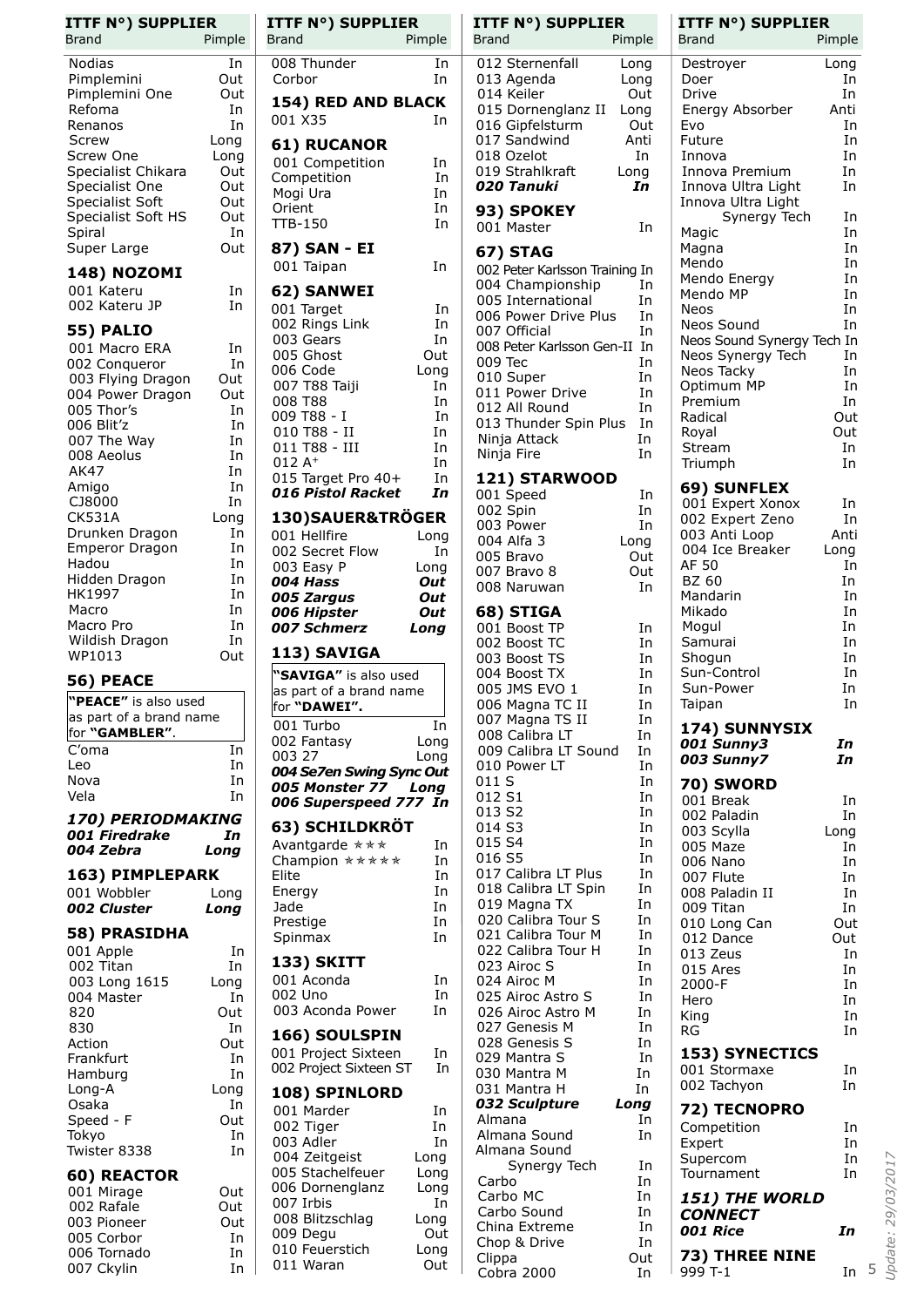| <b>ITTF N°) SUPPLIER</b>                                             | <b>ITTF N°) SUPPLIER</b>                          | <b>ITTF N°) SUPPLIER</b>                                   | <b>ITTF N°) SUPPLIER</b>                   |
|----------------------------------------------------------------------|---------------------------------------------------|------------------------------------------------------------|--------------------------------------------|
| Brand<br>Pimple                                                      | <b>Brand</b><br>Pimple                            | <b>Brand</b><br>Pimple                                     | <b>Brand</b><br>Pimple                     |
| 127) THREE SWORD                                                     | 004 Grandy<br>In                                  | $010\ \text{VS} > 402\ \text{Double}$                      | Out<br>889                                 |
| 001 Gallop<br>In                                                     | In<br>005 Agrit<br>006 Agrit Speed<br>In          | Extra<br>In<br>In<br>$011 V > 15$ Extra                    | 81) XUSHAOFA                               |
| 002 Prompt<br>In<br>In<br>003 Leap                                   | In<br>007 Rise                                    | $012 V > 15$ Limber<br>In                                  | 999<br>In                                  |
| In<br>004 Red Dragon                                                 | In<br>008 Rise Speed                              | <b>129) VTEC</b>                                           | 999 LSZ<br>In                              |
| 007 Zeus<br>Long                                                     | 009 Curl P-4<br>Long                              | 001 V I<br>In                                              | 999 ZCD<br>In<br>Globe 999<br>In           |
| 74) TIBHAR                                                           | 010 Spin Magic<br>Out<br>011 Ventus Speed<br>In   |                                                            |                                            |
| 001 Sinus<br>In                                                      | In<br>012 Ventus Spin                             | 176) WINNEY<br><b>001 T7</b>                               | 82) YAPING<br>139<br>In                    |
| 002 Grass Flex<br>Out<br>003 Grass Ultra<br>Long                     | 013 Ventus Soft<br>In                             | In<br>In<br>002 N7                                         |                                            |
| 004 Primus<br>In                                                     | 014 Regalis Red<br>In<br>In                       |                                                            | 83) YASAKA<br>001 Pryde<br>In              |
| 005 Genius<br>In                                                     | 015 Regalis Blue<br>016 Spectol Red<br>Out        | 78) WINNING                                                | 002 Pryde 30<br>In                         |
| 006 Nianmor<br>In                                                    | Out<br>017 Spectol Blue                           | 738 Super<br>In<br>Friendship 729 Super TSS In             | 003 Xtend LB<br>Out                        |
| 007 Aurus<br>In<br>008 Grip - S<br>In                                | Out<br>018 Spinpips Red                           | King Power Komann<br>In                                    | In<br>006 Pryde 40                         |
| 009 Genius +<br>In                                                   | 019 Spinpips Blue<br>Out<br>020 Gambit<br>In      | Komann<br>In                                               | 007 Rakza 7<br>In<br>008 Rakza 9<br>In     |
| 010 Mythik<br>Long                                                   | 021 Ventus Basic<br>In                            | In<br>Komann Super Fit                                     | In<br>009 Rakza 7 Soft                     |
| 012 Evolution FX - P<br>In                                           | 730<br>In                                         | $NP - 1$<br>Out<br>$NP - 2$<br>Out                         | In<br>011 Mark V HPS                       |
| 013 Evolution MX - P<br>In<br>014 Grip - S Europe<br>In              | <b>Bolt</b><br>In                                 | $NP - 6$<br>Out                                            | 012 Mark V HPS Soft<br>In                  |
| 015 1Q<br>In                                                         | <b>Brio</b><br>In<br>Curl P-1 R                   | $NP - 8$<br>Out                                            | 013 Rakza PO<br>Out<br>In<br>016 Xtend SD  |
| 016 5Q<br>In                                                         | Long<br>Curl P-2<br>Out                           | <b>79) XIOM</b>                                            | Out<br>017 Spinate                         |
| 017 Evolution EL - P<br>In                                           | Curl P-3<br>Long                                  | 002 Zeta<br>In                                             | In<br>018 RakzaX                           |
| 018 Evolution MX - S<br>In<br>019 5Q +<br>In                         | Curl P-3a R<br>Long                               | 003 Omega IV<br>In                                         | In<br>019 RakzaX Soft                      |
| In<br>020 Volcano +                                                  | Giant<br>In                                       | In<br>007 Sigma III                                        | In<br>020 Rising Dragon<br>Out             |
| 021 Quantum<br>In                                                    | In<br>Hiyaku<br>L Catcher<br>Out                  | 008 Vega Europe<br>In                                      | 021 Large Claft<br>022 Elfrark<br>Out      |
| 022 Nimbus<br>In                                                     | Milli Tall II<br>Out                              | 009 Vega Asia<br>In<br>011 Zava 1<br>Out                   | Out<br>023 Elfrark OX                      |
| 023 Hybrid K1<br>In                                                  | Miracle<br>Out                                    | 012 Vega Pro<br>In                                         | In<br>024 Shining Dragon                   |
| 024 Crazy Bull<br>In<br>025 Evolution EL-S<br>In                     | Spectol<br>Out                                    | 013 Vega Elite<br>In                                       | 025 Valmo<br>In                            |
| 026 Evolution FX-S<br>In                                             | In<br>Summit<br>Out                               | In<br>014 Tau I                                            | In<br>026 Rigan<br>In<br>027 Xtend GP      |
| 027 Beluga<br>In                                                     | <b>Super Spinpips</b><br>Tarbit<br>In             | 015 Tau II<br>In                                           | Anti<br>Anti Power                         |
| 028 Tacky Power<br>In                                                | T - Rex<br>In                                     | In<br>017 Omega IV Pro<br>018 Omega IV Asia<br>In          | Out<br>A-1-2 A-1                           |
| <i><b>029 Aurus Prime</b></i><br>In<br><b>030 Aurus Select</b><br>In | In<br>Triple                                      | 019 Omega IV Europe<br>In                                  | $A-1-2A-2$<br>Out                          |
| In<br>031 Quantum X                                                  | Tyranno<br>Out                                    | 020 Omega IV Elite<br>In                                   | Out<br>Cobalt a<br>Cobalt X1<br>Out        |
| 032 Speedy Soft XD Out                                               | <b>UQ</b><br>In<br>X's<br>In                      | In<br>023 Vega China VH                                    | Out<br>Cobalt X2                           |
| Dang<br>In                                                           | $X's F-1$<br>In                                   | In<br>024 Vega China VM<br>025 Zava II<br>Out              | In<br>Fusion                               |
| Ellen<br>Anti<br>Extra Long<br>Long                                  | 96) TUTTLE                                        | In<br>028 Omega II                                         | In<br>Mark V<br>In<br>Mark V AD            |
| Grass<br>Long                                                        | 001 Beijing<br>In                                 | 029 Omega III<br>In                                        | Mark V GPS<br>In                           |
| Grass D. TecS<br>Long                                                | 002 World No. 1<br>In                             | 030 Sigma II Europe<br>In<br>031 Musa I<br>In              | Mark V M <sup>2</sup><br>In                |
| Learn Cont<br>In                                                     | 004 LV<br>In                                      | 032 Musa II<br>In                                          | Mark V XS<br>In                            |
| Learn Spin<br>In<br>In<br>Legend                                     | 005 888<br>In<br>006 Spring - 3B<br>In            | 033 Vega Japan<br>In                                       | In<br>Original Soft                        |
| Nimbus<br>In                                                         | 007 Summer - 3C<br>Out                            | 034 Sigma II Pro<br>In                                     | Out<br>Original<br>Out<br>Original A-1     |
| Norm<br>In                                                           | 008 Autumn - 3D<br>Long                           | 035 Omega V Tour<br>In                                     | Out<br>Original A-2                        |
| Phantom<br>In                                                        | 009 Winter - 3E<br>Out                            | 036 Omega V Pro<br>In<br>037 Vega SPO<br>Out               | In<br>Original Extra                       |
| Rapid<br>In<br>Rapid D. TecS<br>In                                   | 010 Prevention Arc<br>Anti<br>In<br>011 A 380 Sky | 038 MUV <sup>o</sup> Prospin<br>In                         | Phantom 007<br>Long                        |
| Rapid Soft<br>In                                                     | 012 2013 Positive Energy In                       | 039 MUV <sup>°</sup> Eurospin<br>In                        | Phantom 008<br>Long<br>Phantom 009<br>Long |
| Rookie D. TecS<br>In                                                 | 013 2015 Good<br>In                               | 040 MUV <sup>°</sup> Hyspin<br>In                          | Phantom 0011 $\infty$<br>Long              |
| Serie 2000<br>In                                                     | 014 2018 VIP<br>In                                | 041 MUV <sup>o</sup> Vspin<br>In<br>042 Omega V Asia<br>In | Phantom 0012 $\infty$<br>Long              |
| Speedy Soft<br>Out<br>Speedy Soft D. TecS<br>Out                     | 015 55A<br>In<br>016 66B<br>In                    | 043 Omega V Europe<br>In                                   | Top $12$<br>In                             |
| Speedy Spin<br>In                                                    | 017 South Pole<br>In                              | In<br>045 Musa III                                         | Vision<br>In<br>V Stage<br>In              |
| Speedy Spin Premium<br>In                                            | 018 North Pole<br>In.                             | 046 Vega LPO<br>Long                                       | Wallie<br>In                               |
| Standard<br>In                                                       | 85) V 3 TEC                                       | 047 Vega Def<br>In<br>048 Omega IIx<br>In                  | Xtend<br>In                                |
| Storm<br>In<br>Super Defense 40<br>In                                | 001 Spin Attack X3<br>In                          | 049 Musa III China<br>In                                   | Xtend HS<br>In                             |
| Vari Spin<br>In                                                      | 002 Fast Control S1<br>In                         | 050 Vega Europe DF<br>In                                   | Xtend PO<br>Out                            |
| Vari Spin D. TecS<br>In                                              | In<br>003 Power Drive Y5                          | 051 Vega Asia DF<br>In                                     | 84) YASHIMA                                |
| In<br>Volcano                                                        | <b>123) VALOR</b>                                 | 054 Omega V Elite<br>In<br>055 Vega Intro<br>In            | Competition XR3000<br>In                   |
| 169) TMOUNT                                                          | 001 Premier<br>Out                                | In<br>056 Omega VII Pro                                    | Upper Spin<br>Competition XR 7<br>In       |
| 001 T90 Power Spin<br>In                                             | 117) VICTAS                                       | 057 Omega VII Europe In                                    | XX 3<br>In                                 |
| 75) TONI HOLD                                                        | $001 \text{ VO} > 101$<br>Out                     | 058 Omega VII Asia<br>In                                   | XX 5<br>In                                 |
| "TONI HOLD" is also                                                  | $002$ VLB $> 301$<br>Out                          | Omega I<br>In<br>Omega II<br>In                            | 173) YINGZHIJIE                            |
| used as part of a brand                                              | 003 VS > 401<br>In                                | In<br>Omega III                                            | 001 V-1 In                                 |
| name for "JOOLA".                                                    | $005 \text{ VO} > 102$<br>Out<br>006 V > 01<br>In | Yanus - DF<br>In                                           | 002 V-2 In                                 |
| Anti Topspin New 40 Anti                                             | $007 V > 01$ Limber<br>In                         | 80) XIYING                                                 | 003 V-3 In                                 |
| <b>76) TSP</b>                                                       | $008 V > 01$ Stiff<br>In                          | 001 999 Sharing Limbo In                                   | <b>165) YULU SPORTS</b>                    |
| 001 Curl P-H<br>Long                                                 | 009 VS > 402 Limber<br>In                         | 002 979<br>Long                                            | 001 Jadedeer III<br>In                     |
| $\eta$<br>List published by the:                                     |                                                   |                                                            |                                            |

**ITDE** 

**INTERNATIONAL TABLE TENNIS FEDERATION (ITTF) E-mail: [equipment@ittfmail.com](mailto:equipment@ittfmail.com?subject=LARC%2035A)** | **[ITTF.com](http://www.ittf.com)**

6<br>Update: 28/03/2017 *Update: 28/03/2017*